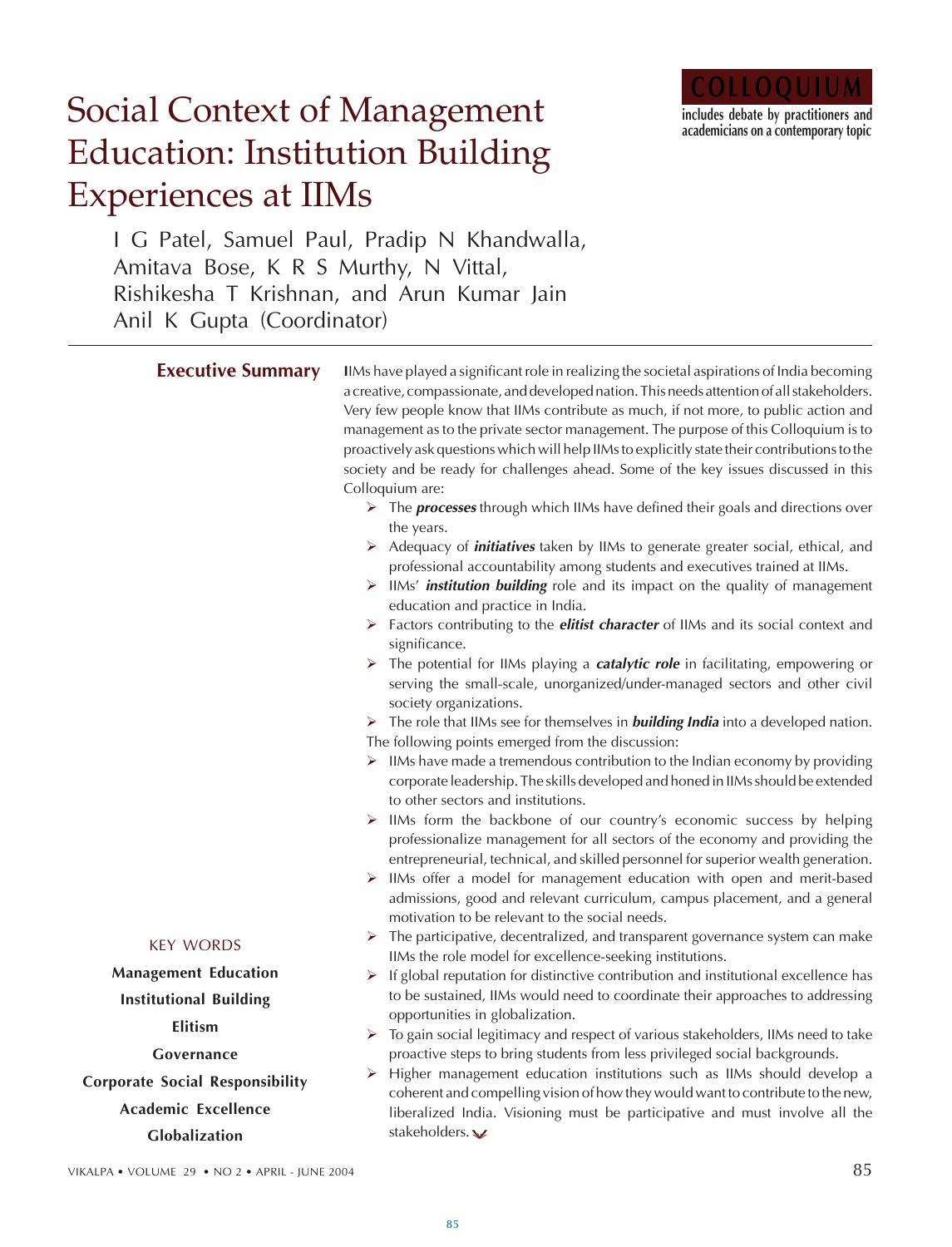## **I G Patel**

## **Former Director, IIM, Ahmedabad and London School of Economics; Former Governor, RBI**

There is a great deal of legitimate concern and unease as well as ill-informed criticism about the state of higher education in India. Many feel that the present system of higher education is elitist and should not be pampered further. On the other hand, most educationists are worried about the poor quality of teaching and research in most of our educational institutions. They emphasize the need for much greater resources if higher education is to be worthy of the name and if at least some institutions of higher learning in India are to be world-class and cater to the vastly complex needs of a knowledge society. In the new world of globalization, it is the quality of knowledge and research and skills which will give competitive advantage to a country and not cheap unskilled labour or even natural resources. Are we not living on the capital created in the early years of Independence by the vision of a Nehru or a Bhabha or a Mahalanobis?

First of all, if we are to meet the needs of a globalized

society, let us not decry, denigrate or debilitate such centres of excellence as we already have. IIMs, IITs, Indian Institute of Science, Tata Institute of Fundamental Research, National Drug Research Laboratory, National Physics or Chemical Laboratories and many others are among the best in the world. We have to strive to make them better — not worse.

I would agree that elitism is inherent in our present system of

higher education. By and large, the middle and upper classes benefit by it and the poor have little access to it. I am afraid this is true to some extent of every country — be it India, the UK or the US. The relatively betteroff with higher education in the family for generations have an advantage which gets compounded by their ability to send their children to better schools. To pretend that we can avoid this altogether and everywhere is hypocritical. At the same time, it cannot be denied that these so-called elite institutions do have some social responsibilities. To gain social legitimacy and respect of various stakeholders, it becomes unavoidable for such institutions to take certain proactive steps to alleviate the situation. Let me just mention a few things which are crying for attention.

- Basic talent is distributed fairly widely and uniformly in the society. What one needs to outperform and make it to the top is capacity building. What steps have technical or professional institutions such as IITs and IIMs taken to achieve such a goal?
- Given the tough standards of entry in the institutions of higher education, only the most meritorious are able to reach such institutions. This is to be expected. But, the truth is that, to gain social legitimacy and respect of various stakeholders, such institutions have to take proactive steps to bring students from less privileged social backgrounds. Indian administrative service tried and succeeded in this mission.
- When economically weak students do enter such

elite institutions, there is a need to provide them financial and other assistance to lessen the stress on their families. A fund of Rs 2.5 million was created for such a purpose several years ago at IIMA. We need to gauge the effective utilization of the fund till recently and the proactive steps taken to reach out to such students.

There are several reasons why students from institutions like IIMs go to well-paying corporate jobs.

Much of the public sector does not have the organizational environment to absorb the skills and perspectives that such students are equipped with. But, one could try to provide incentives to students to encourage them to go to social and under-managed sectors. For instance, one could write-off the loans or pay the loans of such students who go to such sectors even for one or two years. Every developmental institution has to cross-subsidize. Why can't the better-off students pay more so that the less privileged students can pay less and some go to work for NGOs or such other institutions?

In the new world of globalization, it is the quality of knowledge and research and skills which will give competitive advantage to a country and not cheap unskilled labour or even natural resources.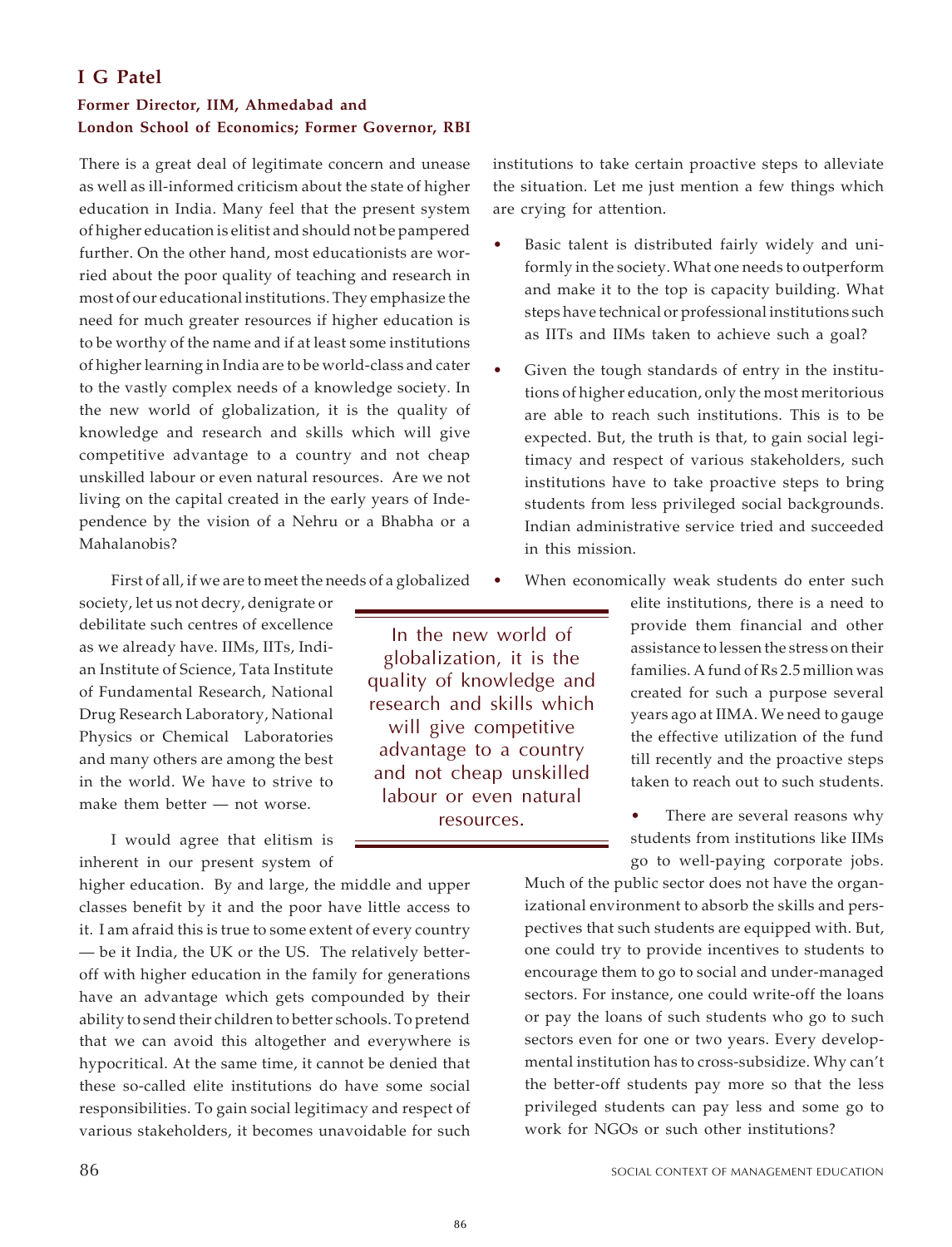Tremendous social capital has been invested in the building up of IIMs and IITs and there is no doubt that the society has a right to demand returns on this investment. There is a need for greater social engagement. Special programmes for women and

other socially disadvantaged sections must be organized and a fund be created to pay their fees, of course, on merit grounds. Equality of opportunity has to be ensured even in Management Development Programmes (MDPs) as managers from less privileged classes have no less talent than those whose employers or who themselves can pay to get high quality executive training that IIMs offer.

Tremendous social capital has been invested in the building up of IIMs and IITs and there is no doubt that the society has a right to demand returns on this investment. There is a need for greater social engagement.

background who otherwise cannot afford elitist education, they may be brought into the mainstream through such proactive steps.

My question is: Are institutions of higher education

listening enough to the voices at the grassroots in society? The pyramid for social climbing is becoming steeper and steeper with passage of time. The base from which elites are drawn and the constituency which they serve is becoming thinner. Can the pyramid become flatter? Will IIMs take more proactive steps to bring young students and professional managers from various social streams into their elite club so that the elite themselves become more

socially aligned and responsive? After all, the autonomy these institutions have enjoyed and quite well deservedly also cast on them greater social responsibility. There is no way by which the demand for such an accountability can be dismissed as an unnecessary call on their doors.

#### **Samuel Paul**

## **Former Director, IIM, Ahmedabad; Chairman, Public Affairs Centre, Bangalore**

IIMs were established by the Government of India as a part of its industrialization and modernization strategy. IITs had already arrived and management education was seen as a complementary input along with technology for the modernization of the Indian economy. It explains why these two sets of institutions were

Yet another way to create new elite with may be higher social conscience could be to track toppers of school exams in different states and encourage them to apply to such elite institutions. By supporting some of the students from disadvantaged social

brought within the purview of the technical education wing of the Ministry of Education*.*

The public perception about most institutions of higher learning is that they are elitist. There is nothing surprising about it as they cater largely to rather small and select groups of young people whose parents were able to give them a good

education. Among such institutions, IIMs stand out because of the high barriers to entry into these institutions, placement of their graduates in the corporate sector, and the global opportunities that come their way. However, the only news about them in the media usually pertain to the high salaries offered to the new graduates almost as if salary is a proxy for excellence! Little else was written about them in the press until the infamous 'fee' issue came along. It merely reinforced the elitist image of IIMs.

> But those who founded these institutions were inspired by their potential for professionalizing management. They may have been aware of the elitist trap along the way but that would not have stopped them from taking the route they did.

> The first three IIMs to be set up were keenly aware of the larger role they had to play in the nation's de-

velopment. Even though IIMA and IIMC had well known US business schools as their collaborators, they did not confine their attention to the private corporate sector

87

IIMs stand out because of high barriers to entry, placement of their graduates in the corporate sector, and the global opportunities that come their way.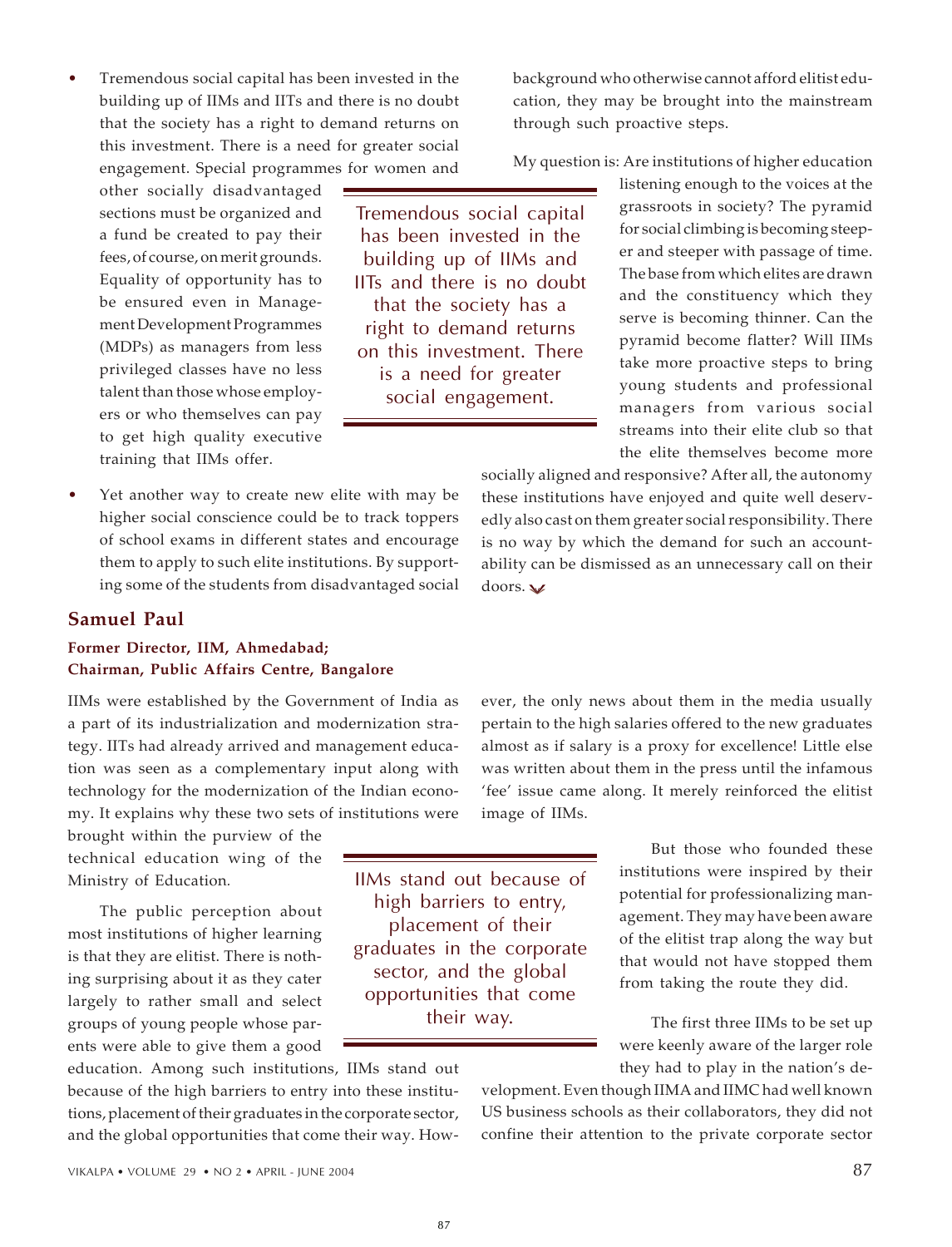alone. At IIMA, the early establishment of the Centre for Management in Agriculture (CMA) and the later creation of the Public Systems Group (PSG) testify to its larger vision. IIMA has collaborated with the National Academy of Administration at Mussoorie for several years in IAS training programmes. Much field work was done at this time and new cases were developed for use at the Academy. IIMA also incubated the Indian Institute of Forestry Management and contributed to faculty development at many universities.

At IIMC, many programmes were conducted for public enterprises and advisory services were provided to various governments. At IIMB, there was an ambitious effort to work on the management issues of a variety of sectors beyond industry. A good deal of research, training, and consulting was thus done for the government, social sectors, and other non-corporate

sectors. The fact remains, however, that these initiatives did not result in a significant diversification of the IIM programmes. The corporate sector focus continued to be the dominant and the most visible image of all IIMs. It is important to see why this has persisted.

Some might argue that IIMs did not adequately highlight their work beyond the private corporate sector. Though there is some truth in it, I doubt very much that more aggressive publicity would have helped. There were more important and subtle factors at work. First of all, management knowledge and curri-

cula have evolved around the corporate sector and it is this pool of knowledge, concepts, and tools that the IIMs borrowed from abroad. It made it easier for IIMs to organize programmes and undertake consultancy for the corporate sector. Even if IIMs invested in research to generate knowledge on other sectors, it would have taken time. Thus, there was a head start factor in favour of serving the private corporate sector.

Second, there was greater response to IIMs from the corporate sector than from other sectors and public agencies. The post-graduate and executive programmes are the best examples. The corporate sector absorbed

almost all the new graduates. IIMB's graduates who specialized in other sectors did not find suitable placement. These specializations were later on discontinued. Consulting work was also dominated by the corporates. Government agencies that badly need management skills have many constraints in recruiting IIM graduates and attending executive programmes. Their procedures and compensation policies are such that they cannot effectively compete with the private corporate sector. Underserved sectors such as cooperatives or health may benefit even more from modern management but they are unable or not motivated enough to respond. And this is made even worse by the much higher salaries and career prospects corporates are able to offer to the new graduates.

Third, there is a special problem that is peculiar to the government. The government personnel may attend

There is a special problem that is peculiar to the government. The government personnel may attend IIM programmes but are often unable to apply their new knowledge in their settings. Either the system may not permit it or sustaining new ideas becomes difficult in a bureaucracy that does not reward them.

IIM programmes but are often unable to apply their new knowledge in their settings. Either the system may not permit it or sustaining new ideas becomes difficult in a bureaucracy that does not reward them. This was the problem with IIMA-National Academy collaboration. The programme got off to a good start when the IIMA faculty was directly involved. But, when this period of joint work was over, the Academy was unable to sustain the programme with the same vigour. Factors such as changes in leadership and faculty may well have been responsible for this decline. Many consulting assignments for the government may also

have had a similar fate.

Given this scenario, it is not surprising that IIMs have been dominated by their corporate sector focus. It will not be easy to reverse or weaken this trend. But, surely, IIMs can take steps to address the needs of other sectors that are important for the country and the government. Even the private business schools in the West have diversified their work along these lines. Leading business schools in the US, for example, have created special programmes for small entrepreneurs, the farm sector, and non-governmental organizations. Some of them have funded research on the problems of these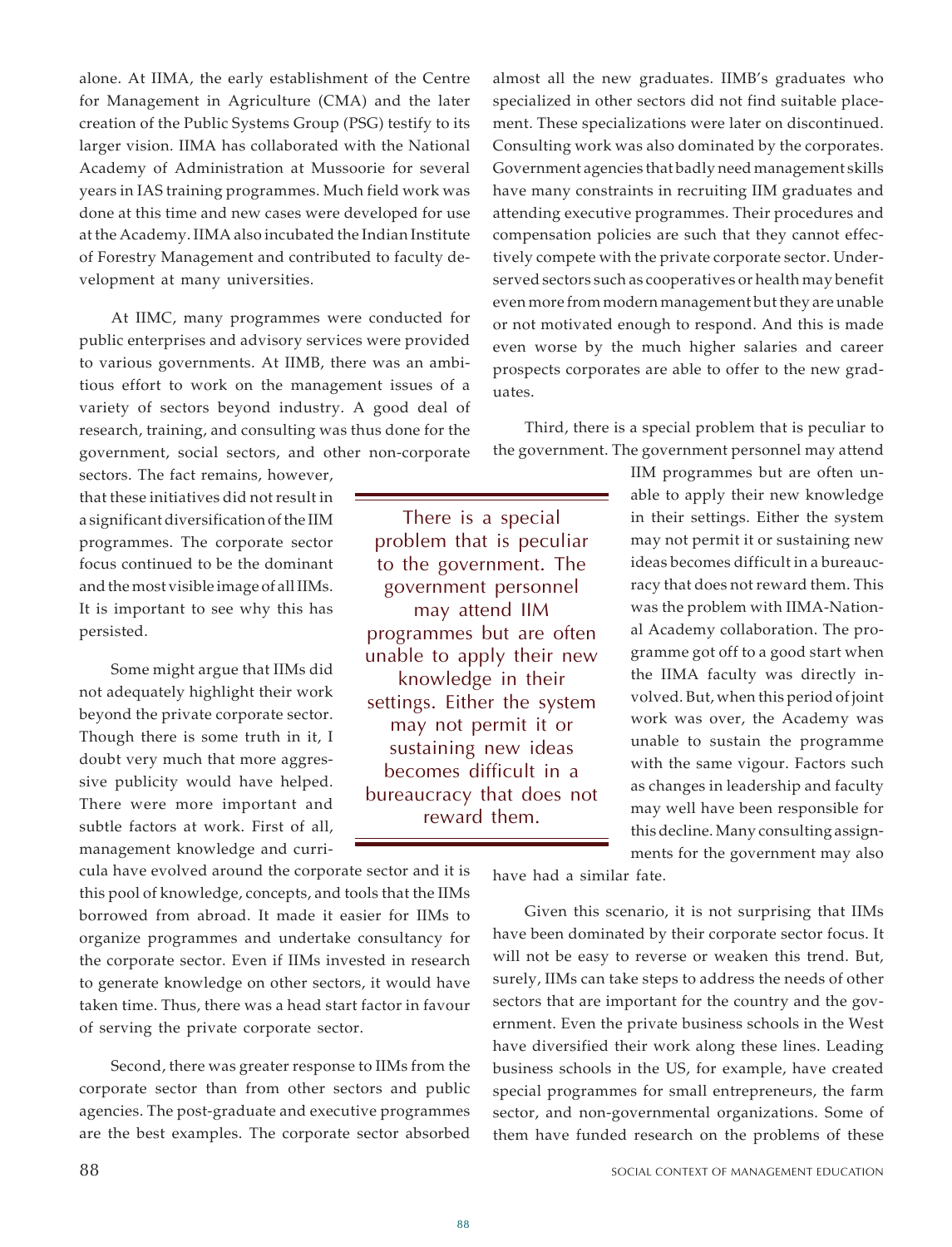organizations. There are dedicated faculty groups who publish on these subjects. There is no reason why this cannot be done in India by the publicly funded IIMs. No one should be under the illusion that this shift will erase the elitist stamp on IIMs. The endeavour should be to do what is right for the country.

As noted above, several IIMs have already launched initiatives that go beyond the private corporate sector. A recent example is the creation of the Centre for Public Policy at IIMB that has a long-term programme for central and state level officials. Perhaps, they are not publicized enough and hence may not be fully known to the circles

that matter. Of course, much more needs to be done beyond publicity. What steps should IIMs take to move in this direction?

• The faculty of IIMs should be sensitized to the need to have a broader view of the management needs in the country. The new faculty who come from diverse fields may not be fully aware of the new role they are expected to play. In earlier years, some of the IIMs had a practice of ori-

> enting the new faculty to the vision and scope of their institutes. The collaborating US schools also helped with this process. It is important that the key professionals in IIMs share a common vision of their role and contribution to society.

• There are many ways to encourage faculty and boards to think along these lines. One that has been tried out at IIMA is a faculty Committee on Future Directions that deliberates and recommends an agen-

## **Pradip N Khandwalla**

## **Former Director, IIM, Ahmedabad**

Professor Anil Gupta has posed a tough set of questions about the dilemmas of IIMs in the context of the faceoff between IIMs and its major funder, the government. The crisis seems to have passed due to political reasons. But, it could recur, in the same or other forms, so long as the dependency on the government is not addressed.

I am nowhere near as familiar with the other IIMs as I am with IIMA, where I spent nearly 27 years of

Several IIMs have already launched initiatives that go beyond the private corporate sector. A recent example is the creation of the Centre for Public Policy at IIMB that has a long-term programme for central and state level officials.

da for action. Another option is to systematically consult with different stakeholders (not only the corporates) who may have useful ideas to offer. This implies, of course, that the institutes and their leadership including the faculty are willing to introspect and look for new ideas. It is the only way to avoid others pushing their agenda on IIMs. The initiative for change should come from within.

International experience clearly shows that new initiatives invariably call for fresh investments and dedicated groups. It is easy to produce one paper on a subject or to offer a course on a one-time basis.

> But, to generate systematic knowledge on a sector or to develop new concepts and tools, longer-term investments and team efforts will be required. The kind of home work to be done to make this happen will not occur in the absence of a fair measure of internal consensus and institutional support.

> Institutional autonomy and flexibility are pre-requisites for doing the different things mentioned above. It is unlikely that those who

look to the government to be told what they should do will make use of the autonomy they possess. Many educational institutions are run in a bureaucratic style. Autonomy seems to be wasted on them. The traditions of IIMs in their early years were very different from this style. It was not uncommon for them to influence the government's ideas and ideas for IIMs. I hope that the newer IIMs will learn from this experience and tradition and guard and use their autonomy to the best of their ability.  $\blacktriangleright$ 

my professional life. So, my remarks pertain primarily to IIMA, though I hope they are not wholly irrelevant to the other IIMs. The tension between a principal funder and an institution of academic excellence is a continuing one but if IIMA retains its major strengths and responds creatively and effectively to these tensions, it will emerge stronger. Let me first list the strengths that IIMA, and generally all institutions of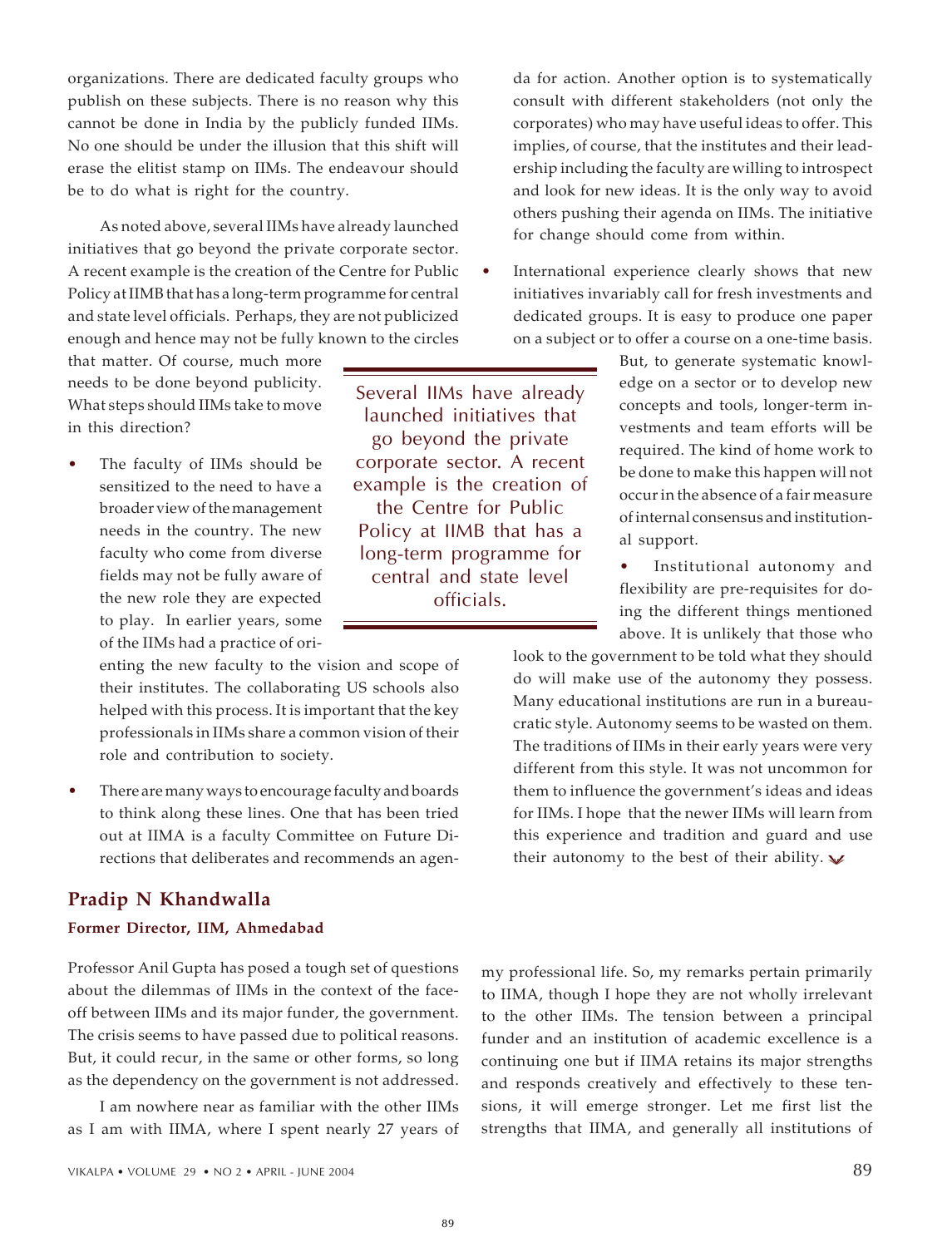excellence, must retain or develop.

First of all, IIMA stands out as one of the few institutions in India that has a genuinely participative, decentralized, and transparent governance system. In theory, almost all the powers are vested in the Board of Governors and the Director. In reality, much of the decision-making is with the committees and individuals. The faculty, for instance, through various committees, has considerable say in the selection of IIMA stands out as one of the few institutions in India that has a genuinely participative, decentralized, and transparent governance system. It is a role model for all the excellence-seeking institutions of this country.

every course undergoes some change or the other every year — in terms of readings, tests, projects or even pedagogy. In any given year, a dozen or more new courses and training programmes may be on offer. There is a huge backup for what is taught in the classroom in the form of hundreds of Indian case studies, research findings, and teaching notes that highlight the Indian, and increasingly, the global context. I do not have the latest figures. But, my es-

timate is that, over the years, IIMA faculty, research staff, and students have produced a thousand books and research monographs, and several thousand papers, case studies, and teaching notes. This is a contribution to the Indian management knowledge pool of monumental proportions in a country in which the style is to replicate in the classroom mostly American and British management wisdom — of a decade or two back. This contribution is not well known. It should be publicized a lot more. No one in his or her right mind would want to erode IIMA's capacity for generating new and relevant management-related knowledge.

Fourthly, almost from its inception, IIMA has regarded itself as not just a business school, but as an institute of management. This is where it sharply differs from the leading overseas business schools. Over the decades, it formed centres and groups to contribute to the effective management of agriculture and rural development, developmental administration, population control, energy, health, and education. These groups have extended the impact of IIMA well beyond the corporate sector. This contribution of IIMA also is not

> known enough. Again, no major stakeholder in IIMA would want to erode this capacity of IIMA to contribute, through research, training, and consulting, and rejuvenate what are known as the priority sectors of our society.

> There are many more contributions of IIMA. But I will mention only one more. If professional management has become an honoured phrase in India, a country in which

the students and faculty members, in faculty promotions, in the content of the academic and training programmes that are offered, in the research that is funded, and even such financial decisions as the fixing of the fees. Individual faculty members have freedom to design new courses and training programmes, decide on the course content and pedagogy, and what research to undertake. Not that the decision-making process is a smooth one. It is frequently turbulent and occasionally exasperatingly slow. But, the process nearly mirrors the kind of democratic and participative civil society that we aspire to. In this sense, IIMA is a role model for all the excellence-seeking institutions of this country. They all have a stake in the excellence-through-autonomy of IIMA. Their support is worth cultivating in the present crisis.

Secondly, no one so far has credibly pointed to any hanky-panky in IIMA's selection of students and faculty. Here again, IIMA is a role model for many institutions in terms of institutional integrity. The latter is a scarce commodity. No government in its right mind would want to put it in jeopardy through its actions.

The third strength of IIMA is its institutional creativity. It has not only spawned several academic and training programmes of widely recognized excellence, these programmes themselves are continuously being re-invented. In many academic institutions of India, the syllabi hardly change in a decade and courses are more or less frozen in time while the relevant fields of knowledge go galloping. At IIMA, practically

If professional management has become an honoured phrase in India, a country in which business, not too long ago, was considered an unscrupulous activity, significant credit must surely go to IIMs, notably to IIMA.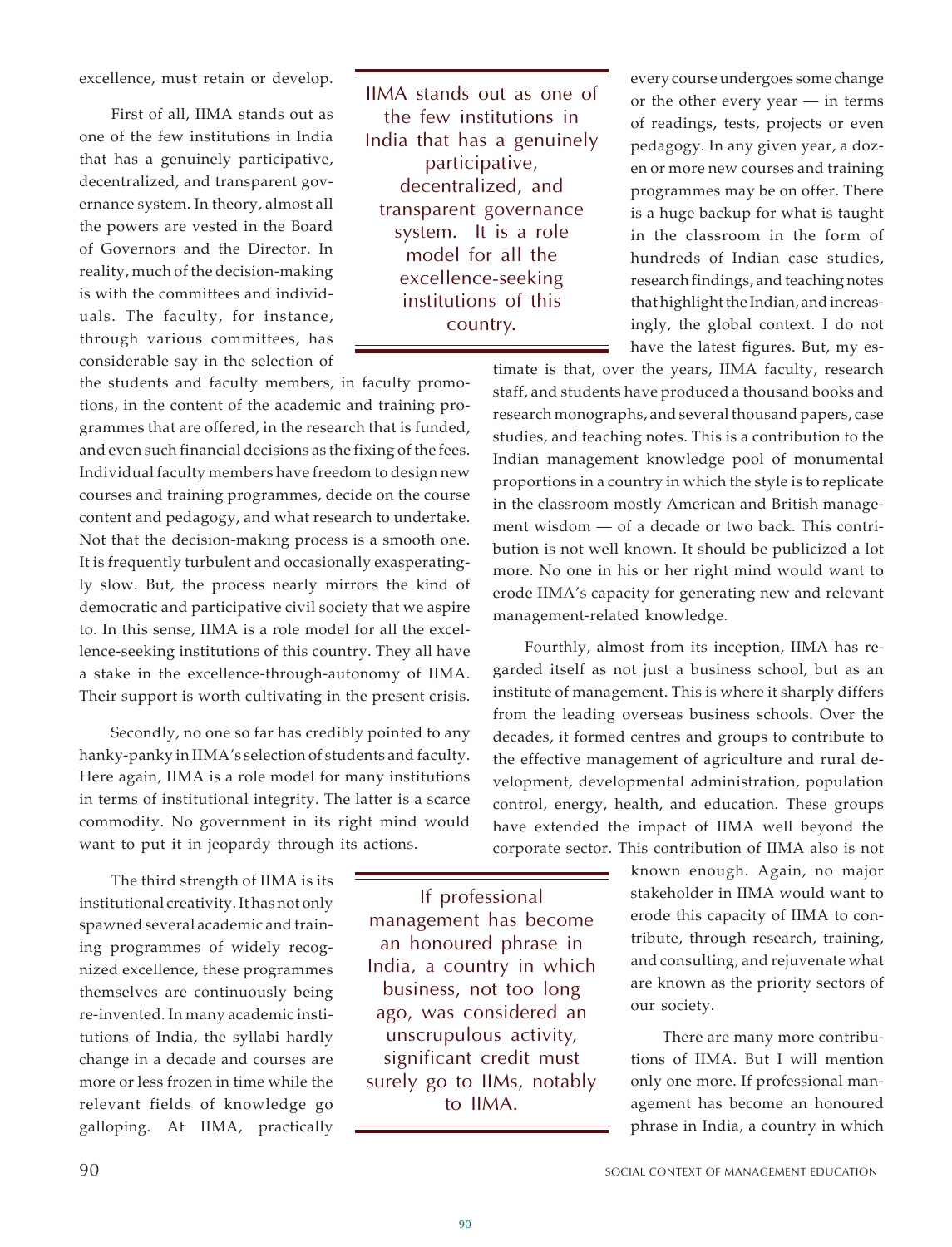business, not too long ago, was considered an unscrupulous activity, significant credit must surely go to IIMs, notably to IIMA. Thanks to IITs and IIMs, the country is ranked high among the emerging economies on the quality of its technical and managerial manpower. This talent pool is a potent factor in attracting increasing foreign investments to India and in the globalization of Indian industry. It would cost the country dear to undermine this contribution.

Of course IIMA has its warts. It has been slow in grasping the opportunities opened up by globalization. Most of the graduates of its Post-Graduate Programme (PGP) tend to opt for cushy jobs in cushy companies for cushy pay and perks rather than prove their mettle as entrepreneurs or as intrapreneurs in dynamic companies short on professional management. IIMA could do

a lot more to foster in its students a stronger sense of business ethics and corporate social responsibility, two areas in which IIMA may be lagging behind its peers in the West. It is yet to develop a coherent and compelling vision of what it wants to contribute to the new, liberalized, but still very poor India. It could have contributed more aggressively and effectively to such priority sectors as the creaky Indian governance system that have been such a drag on our quality of life. There is a fear that the IIMA is stuck on a plateau. It needs to re-charge its batteries. Effective visioning is a process that can

Times have changed. There is a lot more competition now; opportunities are now coming thick and fast, but vanish quickly, too, if not grasped in time. Vision, creativity, enterprise, and effective implementation are the oars with which IIMA must row into vaster waters.

quality of functioning by 2010, say, in terms of the professionalization of administrative staff and far better administration, speedier and more expertisebased participative decision-making, and greater entrepreneurship in identifying and grasping the opportunities afforded by economic growth and globalization.

The fourth element is what IIMA should contribute to the management scene and to the quality of life in India.

In the past, IIMA has, of course, engaged in visioning exercises, primarily through the device of the Committee on Future Directions set up every five years or so. Its deliberations have involved most stakeholders and its report is widely discussed internally. Some of

> its recommendations are implemented. But, in my experience, the implementation has been generally quite tardy and so the impact and the benefits have been limited.

> Visioning must be participative and must involve all the stakeholders. In the context of IIMs, it must involve not just the faculty and the Board, but also the alumni, the students, the various sectors served by the institution, and also the government. Since the process of visioning is as important as the vision itself, the help of one or more process consultants may be helpful in ensuring

help institutions like IIMA to leap from one level of functioning to significantly higher levels of excellence. I suggest four elements of collective visioning by IIMA:

- The first element is one of institutional scope. What kind of a profile, through expansion and diversification, acquisitions and divestments, joint ventures, internationalization of activities, etc., does IIMA want to have, say, by 2010?
- The second element involves the visioning of institutional performance by 2010 in terms of international rankings, educational and research quality, and earnings to secure financial self-reliance.
- The third element involves the visioning of the

that the process is participative, there is enough brainstorming for creative perspectives and options, and equally, there is a robust way of reaching a consensus on the institutional vision. Retreats help and so could Devil's advocacy to ensure that the vision has anticipated most of the likely impediments.

Visioning is an exercise in wishful thinking if there is no effective implementation strategy. Visioning must be accompanied by an implementation strategy that breaks the task of agreed upon change into missions, specific tasks, structures of implementation with specific accountabilities and timelines, monitoring and review mechanisms and schedules, incentives for excellence in implementation, and so forth. Times have changed. There is a lot more competition now; opportunities are now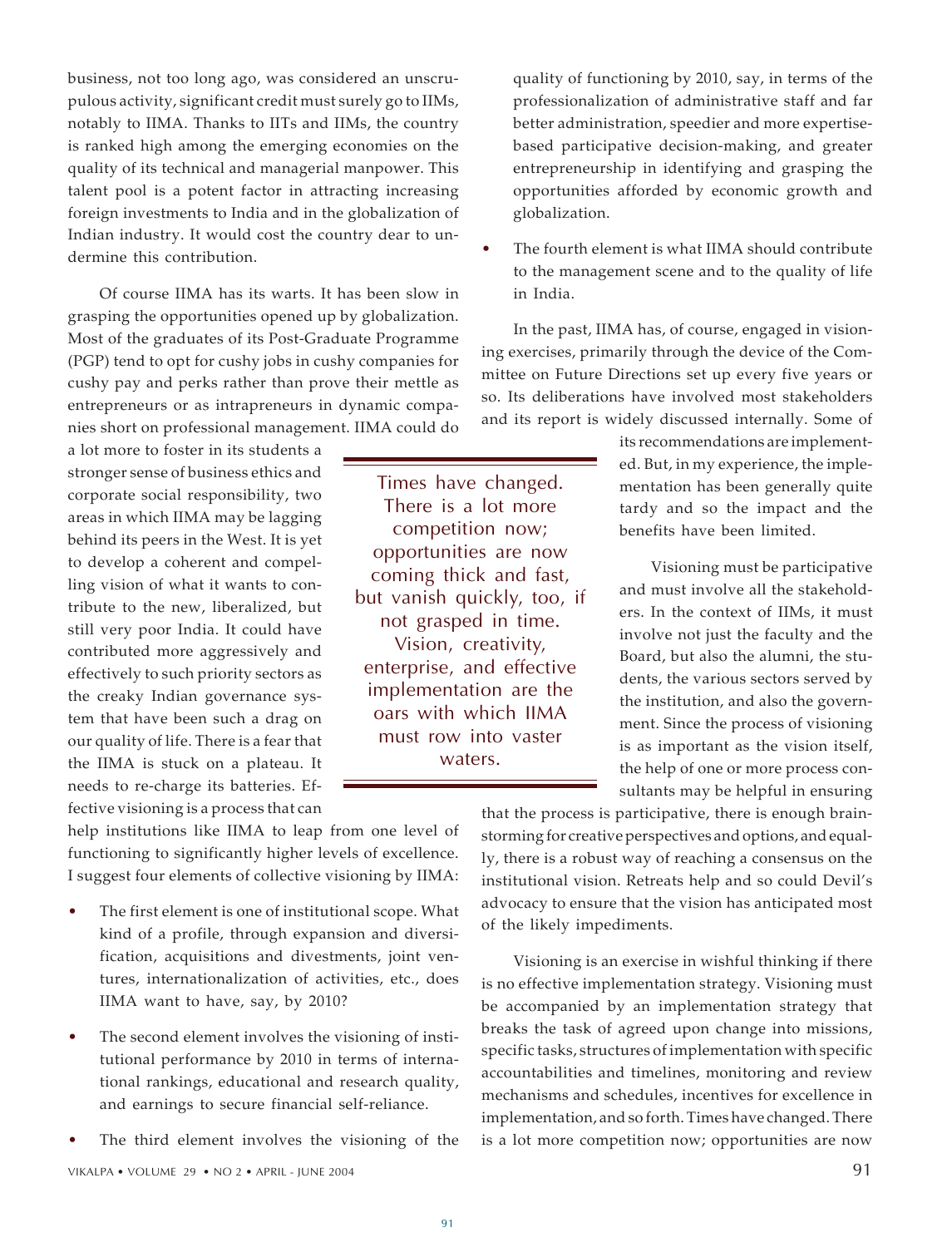coming thick and fast, but vanish quickly, too, if not grasped in time. Vision, creativity, enterprise, and ef-

fective implementation are the oars with which IIMA must row into vaster waters. $\sqrt{\ }$ 

#### **Amitava Bose**

#### **Former Director and Presently Professor, IIM, Calcutta**

 The vision with which IIMs were set up was a vision with a difference. Indeed, it was never the intention that IIMs would be carbon copies of run-of-the-mill business schools that cater to the needs of the private corporate sector only. They were visualized as management institutions that would be capable of answering to a much wider societal mandate. The idea was to produce managers who would perform with equal ease no matter where they might be located. However, at the end of the day, the question remains: how much impact has all this created?

The most visible of all IIM activities is the PGP. Most

critics of IIMs argue that the products of the PGP have only benefited the private corporate sector and foreign multinationals. That could not have been the objective with which the Government of India set up these institutions and funded them. Critics would like to see more of our students addressing the needs of public institutions including public utilities. They would be happier if our students had improved the way our railways are run, the way traffic

in our cities is controlled, and the way in which our hospitals are managed. They assert that our students have not addressed the needs of the so-called 'undermanaged' sectors of our economy.

There is a sense in which the PGP is unabashedly 'elitist.' It is a very exclusive programme. It cannot but be exclusive since it is merit driven. Those who do not possess the cut-off merit just cannot get in. There is one more point that is relevant here. Management education is market-driven in a way that university education in general is not. Because of the high credibility enjoyed by the meritocratic PGP, excellent placements are assured for its products. This has induced more and more of the brightest students of the land to try for admissions here. As a result, IIM students are among the best in the country.

There is a sense in which the PGP is unabashedly 'elitist.' It is a very exclusive programme. It cannot but be exclusive since it is merit driven. Those who do not possess the cut-off merit just cannot get in.

The best students are going to want the best jobs. This is the reality. Whether we like it or not, the best jobs are nowadays defined in terms of money and authority. As parents, we push our children relentlessly in the direction of careers promising assured money and authority. It may be sad but it cannot be denied that the best jobs are not in the 'under-managed' sectors but in the private corporate sector and with multinationals. Because of the operation of the profit motive, these jobs are also most demanding. At the same time, rewards for notable performance are quick in striking contrast to 'promotion-by-seniority-when-a-vacancy arises' in government and the public sector. If the 'under-managed'

> sectors want to hire from IIMs, they must improve their absorptive capacity.

> A case in point is the IIMs themselves. Can IIMs hire their own students as managers? Do IIMs promise attractive managerial careers? The older IIMs in particular are straddled with administrative rigidities which are quite out of line with the challenges of the contemporary world.

IIMs are not all-powerful. They may try but are unlikely to influence politically sensitive HR policies in the government sector. Again, they may try but are unlikely to alter preferences of the modern parent or aspirations of today's youth. There is, therefore, only one way by which IIMs can get their products to go to the 'under-managed' sectors: they have to reposition themselves so as to exclude the academically brightest students. One way to do that would be to announce that IIMs are not going to offer placement services and to change the curriculum to exclude 'Westernized' topics such as modern financial management, strategic management, etc., and introduce larger doses of public serviceoriented courses. What is quite certain, however, is that many faculty members would not agree to such a change. Also, which alumnus would want to see the IIM brand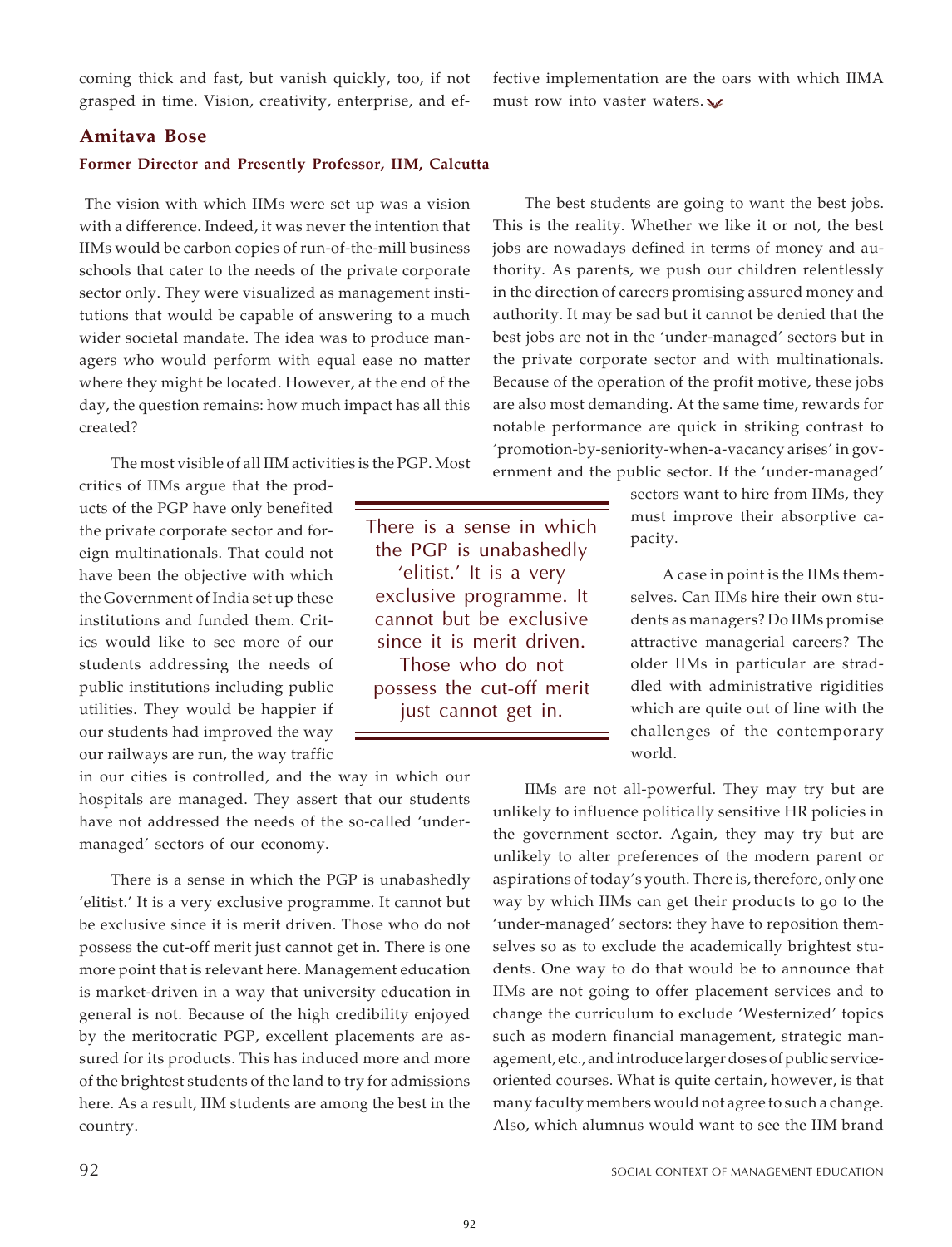equity getting dissipated? So, that is where the problem lies. Of course, once the best students stop coming in, the best faculty would also pack up and go. There are many very good private institutions which will cash in on the exodus.

In other words, given the nature of the world, IIMs are 'elitist' in the sense of academic exclusiveness. Elite jobs and academic merit go hand in hand. This may

appear to be an unfortunate trap for development. But is it really a trap? There are many who would argue that most development problems are non-academic in nature and do not require academic brilliance for their solution. Why not leave academic brilliance for universities to tackle? Publicly funded management institutions ought to give priority to development and if that means getting rid of obsessive preoccupation with academic credentials then so be it.

The response to the above is the following: While striving after academic excellence does not automatically address the pressing issues of development, lack of academic excellence does not automatically foster commitment to national development either. There are many schools already in existence which do not cater to the brightest students. Why are the products of these schools not helping to solve the pressing problems of development management? Is the government doing anything to absorb them in the 'under-managed' sectors?

It would not be appropriate to judge the PGP of IIMs solely in terms of direct placements. The PGP has set standards for hundreds of other schools to emulate. The PGP syllabus has been used as a benchmark for other

### **K R S Murthy**

#### **Former Director, IIM, Bangalore**

The social context of elitism in management education has changed significantly since the first two IIMs were set up in the 1960s. When India embarked on planned economic development, the need was felt for engineers and managers. Industry was unfamiliar with the modern management concepts, methods and techniques. IIMs were to introduce modern management education in India. Its graduates were to complement the supply of

schools. As a consequence, IIMs have had a catalytic effect on management education in the country. Yet, there is room for improvement and I would like to make a concrete suggestion.

There is a certain amount of contribution that IIM faculty teams have been making to policy making in terms of research, consultancy, and training. My suggestion has to do with how to enhance a typical PGP

> student's involvement with developmental problems of the country. The suggestion is that the institutes should take up large on-going research projects studying different sectors of the country and 'execute' these through the PGP. The word 'sectors' is being used in an elliptical fashion and a little loosely. These could be defined in different ways. They could be defined in terms of products (e.g., agro-based industries such as tea, sugar, etc.), services

(transport, power, etc.), organization (informal, factories, peasant farming, etc.), geography (rural Bengal, etc.) and so on. The projects should be so designed as to require considerable field work and the students should be assigned to spend time on the field as part of the core curriculum. The hard work is not how to design such projects but to organize their execution. We would need the government's help.

The idea seems to be promising. In this manner, not only would IIM students and teachers contribute to the development literature (and thereby to policy making), the very process of participating in the field surveys would enrich their understanding of the ground realities. The effect of this on fresh minds can be expected to be far reaching and permanent.  $\mathbf{\nabla}$ 

engineers from IITs. Planning was done to balance the supply of engineers and managers with the expected needs of the industry. However, this balancing did not take place at the micro level because the large and heavy industries were primarily driven by the government, while the graduates of both IITs and IIMs preferred other avenues.

The challenge for IIMs was to learn and absorb the

While striving after academic excellence does not automatically address the pressing issues of development, lack of academic excellence does not automatically foster commitment to national development either.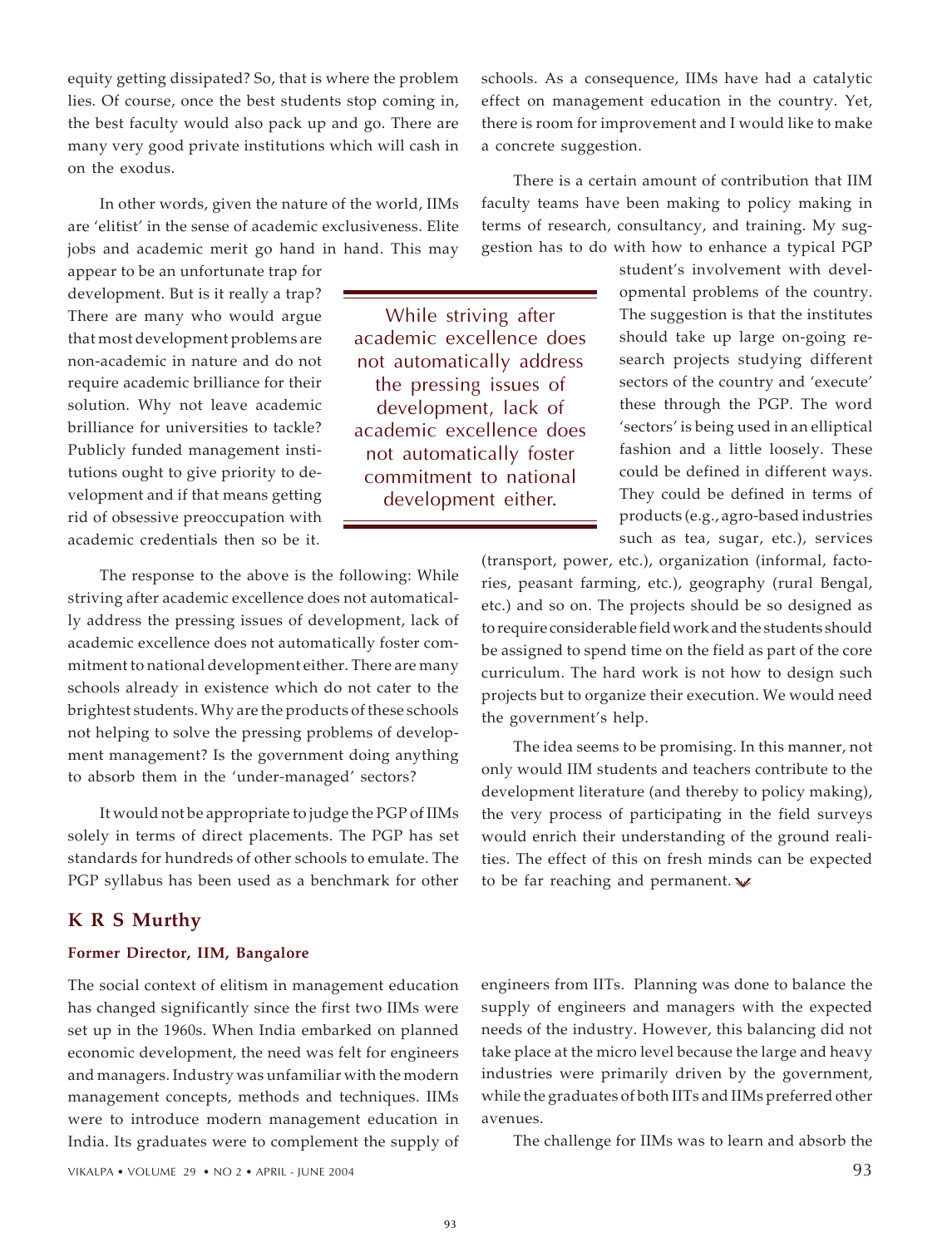American management education and practices, adapt them to the Indian context through research, familiarize Indian industry with modern management methods and techniques, and find placement opportunities for the graduates.

In the early years, the IIMA Board worked informally like a selfgoverning society. There was strong support from the state and central

governments. The fluid initial conditions, the tall leadership, and the quality of government decision makers in the government enabled the management of strategic discontinuities in location, in the choice of collaborator, in negotiations with the state government, the collaborator and Ford Foundation, as also in enlisting the cooperation and support of industry. The Board of Governors mediated and facilitated institutional leadership to enlist the required support from industry and to overcome the many constraints arising out of governmental rules and procedures.

IIMA and IIMC invested heavily on faculty and adaptation, either through case development or other research and innovation in curriculum. The faculty learnt and adapted the American management practices and educational methods and delivered excellent education in a contextually relevant manner. Awareness was created among target groups about the usefulness of the institute's products and services. Consultancy was undertaken as a way of learning about the challenges faced by Indian managers.

Simultaneously, IIMA also set up faculty groups to work on agriculture, banking, and other sectors. In order

not to impose any additional burden on the government budget, other than that required for the PGP, the sectoral faculty groups were required to be self-financing, which also enabled them to be responsive and relevant to practitioners.

Private industry recognized the useful contribution that the executive programmes and the graduate programmes could make to managerial practice. The Institute's reputa-

educational period in IIMs, quite a different characteristic vis-à-vis the elitism of the IAS cadres.

In the 1960s, the social context provided few alternatives to bright and merited youngsters other than the IAS. The transparent and meritbased system of IIMs provided a respectable alternative career choice. tion and confidence increased. The sector groups were able to provide significant help to policy makers.

Thus, although unable to attract graduates into its operations, the Government of India had successfully launched some important and useful elitist higher educational institutions. For a variety of reasons, the turnover of graduates in industry was high. Although their merit,

education, and potential were acknowledged, there were criticisms that the graduates were arrogant, ambitious, and selfish. I do not think that they were any more so than any other group of successful young professionals. The careers that they finally settled on were as diverse as that of any other professional group. Not infrequently does one come across IIM graduates who have become entrepreneurs, senior managers in non-government organizations, public enterprises, and even joined civil services after competitive examinations. Thus, IIM graduates have contributed significantly in a number of sectors and areas.

In the 1960s, the social context provided few alternatives to bright and merited youngsters other than the IAS. In that context, the transparent and merit-based system of IIMs provided a respectable alternative career choice. More and more youngsters competed for a chance, which was available irrespective of caste, region, religion, or subject of study at the graduate level. The elitism came from merit and success in competition. That is the way the students got tuned to before, during, and after their educational period in IIMs, quite a different characteristic vis-à-vis the elitism of the IAS cadres. For, the

> IIM graduates do not enjoy monopoly or governmental power that the IAS cadres get accustomed to. The network of IIM alumni is quite different from the network of the IAS. A get-together of the IIM alumni is mostly a personal and emotional affair, without any of the dynamics of power of network of an IAS batch. The opportunities that IIM graduates get are open to non-elitists non-IIM graduates and even nongraduates — unlike the IAS. Their

The elitism came from merit and success in competition. That is the way the students got tuned to before, during, and after their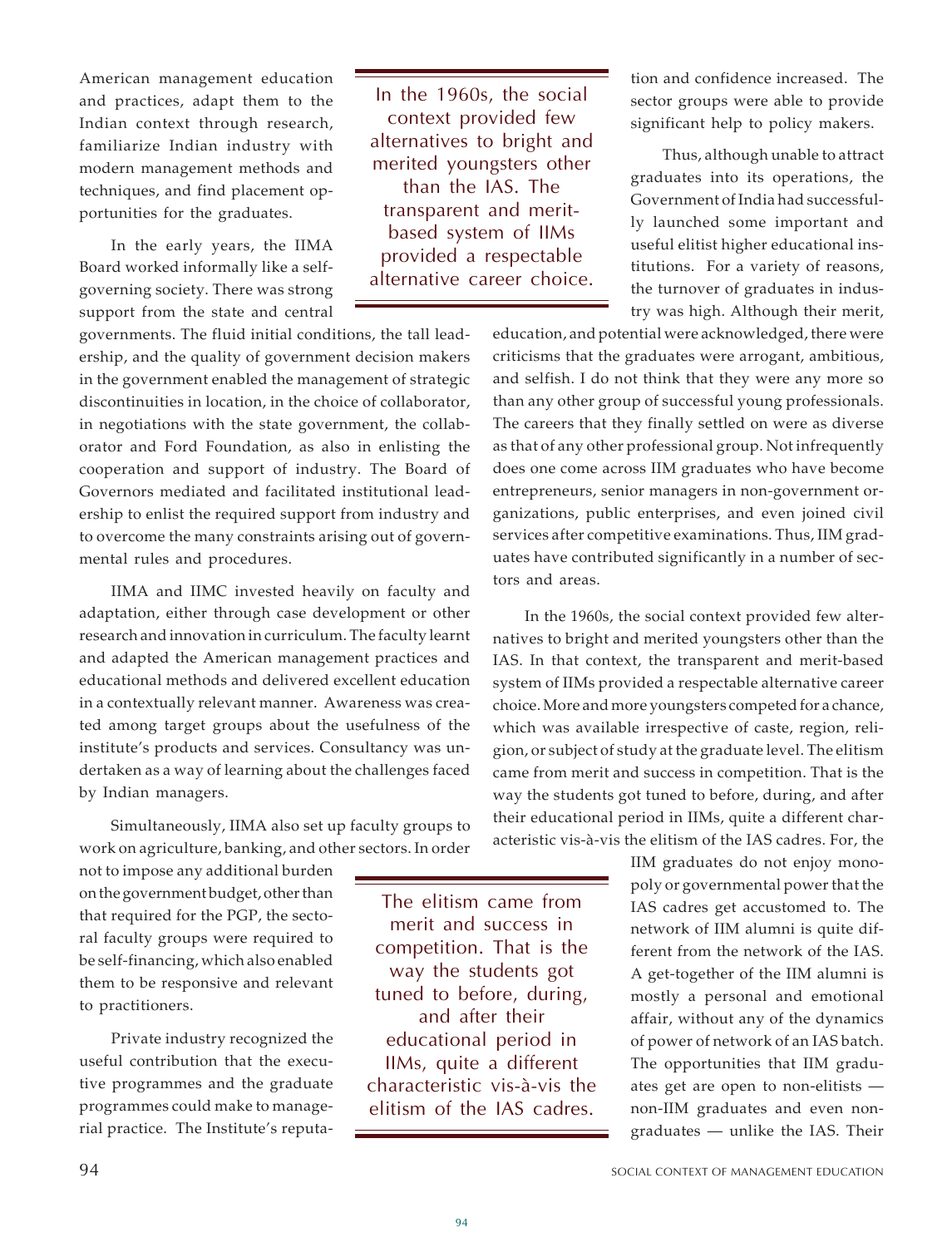organizations too have to compete, unlike the government.

The elitism of IIMs was also due to the sector faculty groups, which earned the goodwill of policy makers and professional bodies, sponsoring their research studies. The watchwords were social relevance and excellence. In the 1970s, a visiting professor of strategy and organizational theory from Case Western Reserve University to IIMA compared the research output of IIMA faculty with those of his University. His finding was that while the topics chosen by the faculty of his University were theoretical and focused narrowly on organizational issues, the topics that the IIMA faculty chose appeared to be much wider in scope and addressing practical problems. Even at the cost of not finding a place in

international journals, the faculty preferred focusing on work that was relevant.

Although, many private institutions and university departments followed the example of IIMs and started management education programmes, their number was less than a hundred. The IIMs stood apart in terms of their faculty, campus, and other resources.

The elitist status of the institutions and their graduates, naturally,

gave rise to the question: why should the government subsidize the education of elitist managers who serve private industry, especially the multinationals? The Government of India could have made the IIMs selffinancing, with greater autonomy in fixing the fee, and raising other funds. But, it did not. IIMs continued to balance their budgets and the various demands on them through a combination of project funding and government grants.

The social context changed in the 1970s, with the government moving further towards tighter government control of the economy. With nationalization of banking, coal, and other sectors, and the focus on poverty removal and rural development, it was felt that there was a need for young graduates in the public sector. It was in such a social context, and as a departure from the earlier IIMs, that IIMB was set up in the 1970s. Building on the experience of IIMA and IIMC, IIMB started on the as-

The elitism of IIMs was also due to the sector faculty groups, which earned the goodwill of policy makers and professional bodies, sponsoring their research studies. The watchwords were social relevance and excellence.

sumption that a model of management, relevant to the large and growing Indian public sector, could be indigenously built and delivered. It did not collaborate with any foreign institution. It expected that the government and the public sector would support and absorb the output. Again, that did not happen, although some public enterprises, with good leadership, were able to attract some of the IIM and non-IIM management graduates to their organizations.

The IIM model for management education — its open and merit-based admissions on an all-India basis, good and relevant curriculum, and campus placement efforts, and a general motivation to be relevant to the social needs — was emulated to different degrees by many private colleges and even university management

> departments. The functioning of IIMs with many sentient groups, flat and participative decision-making structures was a great departure from the functioning of a typical university, with its hierarchic, non-responsive, and highly politicized systems. While some universities tried to give greater autonomy to their management departments, the IIM model could not in general be replicated in the Universities and the colleges as they could not mobilize the requisite faculty and other resources.

There has been a rapid expansion in management education, beginning with the late 1980s and early 1990s. There are now nearly 1,000 institutions, which are offering masters level education in management, with a capacity to graduate over 60,000 a year. The number of institutions offering management education in various application areas such as health has also increased. Elitist groups are increasing in a number of areas  $-$  R&D, Information Technology, Biotechnology, Drugs and Pharmaceuticals, and the Capital Markets, with or without formal management qualifications.

The growth impetus has come from the economic reforms of the 1990s which has released private energy and initiative. Just as the Indian subsidiaries of the multinationals were the first to recognize the value of the IIM graduates in the 1960s, the new multinationals entering India have been quick not only to recognize the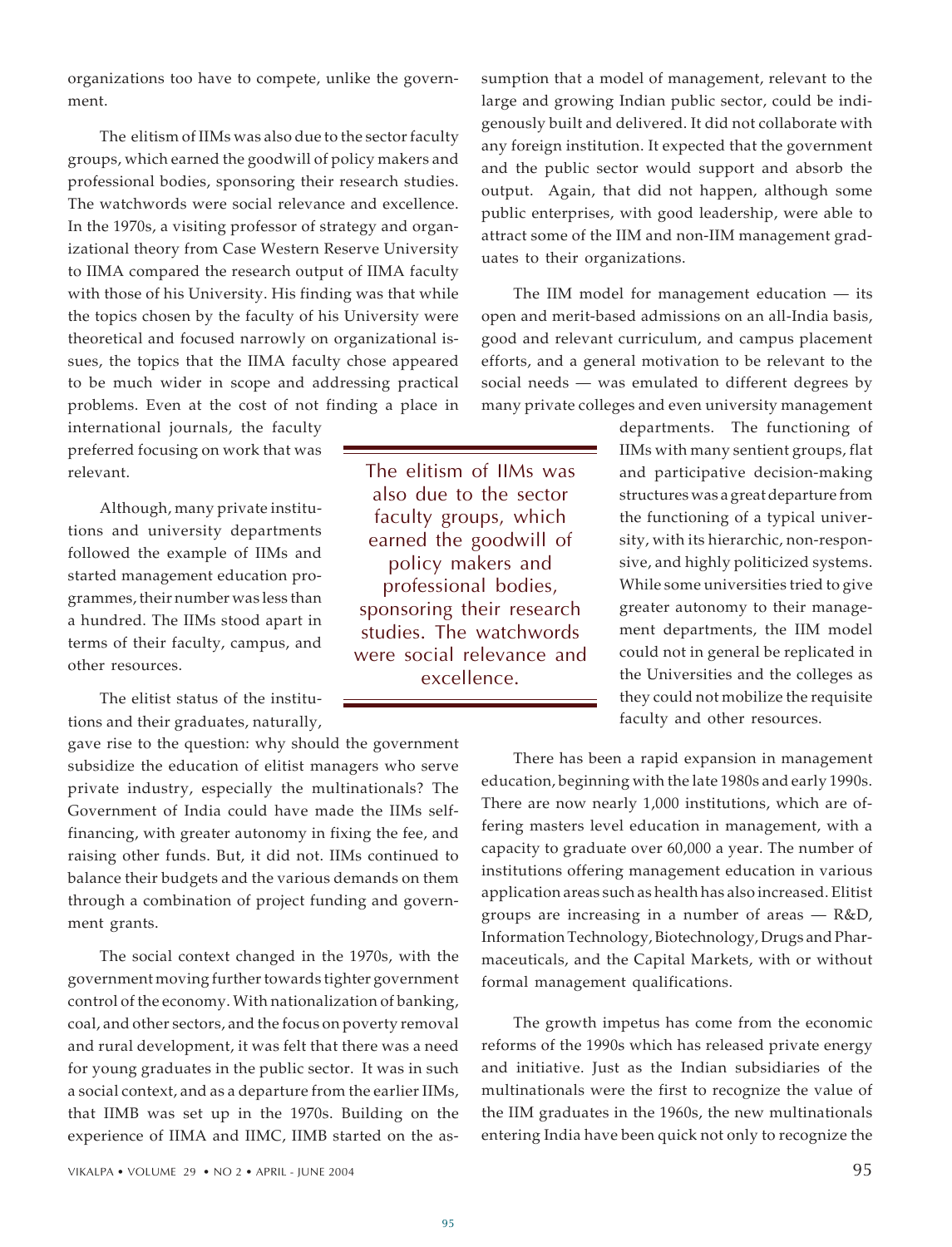value of the graduates of IIMs, but also in recognizing the potential for research collaboration with Indian research institutions. Indian industry, under intense international competition, is becoming active not only on Indian campuses but also on campuses abroad. Globalization has taken off. The media is tuned to the global systems. It terms the IIMs as B-schools, ignoring the deliberate choice of management, instead of

In the early 1990s, when the Government of India faced a financial crunch, it wanted IIMs and IITs to become self-financing. IIMs were able to respond better to this situation than IITs as they were autonomous.

to this situation than IITs as they were autonomous. IITs, governed by the IIT Act, were more dependent on government approval for fee increases. Some of the IITs had to defer even much-needed maintenance expenditures for several years until the government was able to approve fee revision.

More recently, the government tried to impose a cut in the fee

business, in their very names and the many programmes and activities that IIMs are involved in.

In this social context, there is a need to redefine the standards for excellence and relevance of India's elitist educational institutions. IIMs need more focus and intensity for their teaching, research, and consultancy activities. If achieving such intensity in all the current activities is difficult, they need to select and synergize. Internal structures and policies, especially the government constraints in personnel management, have to be changed.

One major lesson from the institution building experience of IIMs is that while the state and central governments can be expected to be supportive, especially in funding in good times, they cannot provide the initiative and timely coordination across different departments or ministries. In the planned era, the government was indifferent enough not to impose drastic changes on IIMs. That has not been the case in the more volatile social context since the 1990s.

In the early 1990s, when the Government of India faced a financial crunch, it wanted IIMs and IITs to become self-financing. IIMs were able to respond better

### **N Vittal**

#### **Former Chairman, Central Vigilance Commission**

IIMs were, to begin with, visualized as institutions to provide management education for an independent India in an environment conducive to provide managers and leaders for business enterprises. IIMs, particularly, those in Ahmedabad and Calcutta which came up early, were very much influenced by the institutions with which they were closely connected, namely, Harvard Business

charged by IIMs. Such coercive power of the government can hurt institution building. In the structure of IIMs, the government has a dominating role. It appoints the Chairman, the Board members, and the Director. In the recent crisis over the fee cut, Shri Narayana Murthy tried to mediate between the institutes and the government. The failure of the government to take a more objective and comprehensive view of the system is disturbing.

In the emerging global social context, the governance and leadership of elite institutions have to be comprehensive, flexible, understanding. The Board should be independent and autonomous. In my view, the Board should appoint the Chairman of the Board and the Director as in the case of Indian Institute of Science, Bangalore. The Board can then take full responsibility for governance. The Board can institute a system of accountability to all its stakeholders. In institutions that can be financially independent, the Government's control role can be restricted to participation in Board discussions and supporting institutional activities wherever possible. The government's power to intervene or set rules should be restricted to short periods of gross malfunctioning. The government and the nation will not be a loser with such a transformation. IIMs will scale greater heights and bring more benefits to all its stakeholders.

School and Massachusetts Institute of Technology.

The issue whether IIMs are elitists or social organizations has been provoked by a controversy initiated in the recent past. Perhaps, out of this controversy, an opportunity has arisen to reflect on the role of IIMs and their relevance to India today. A little reflection about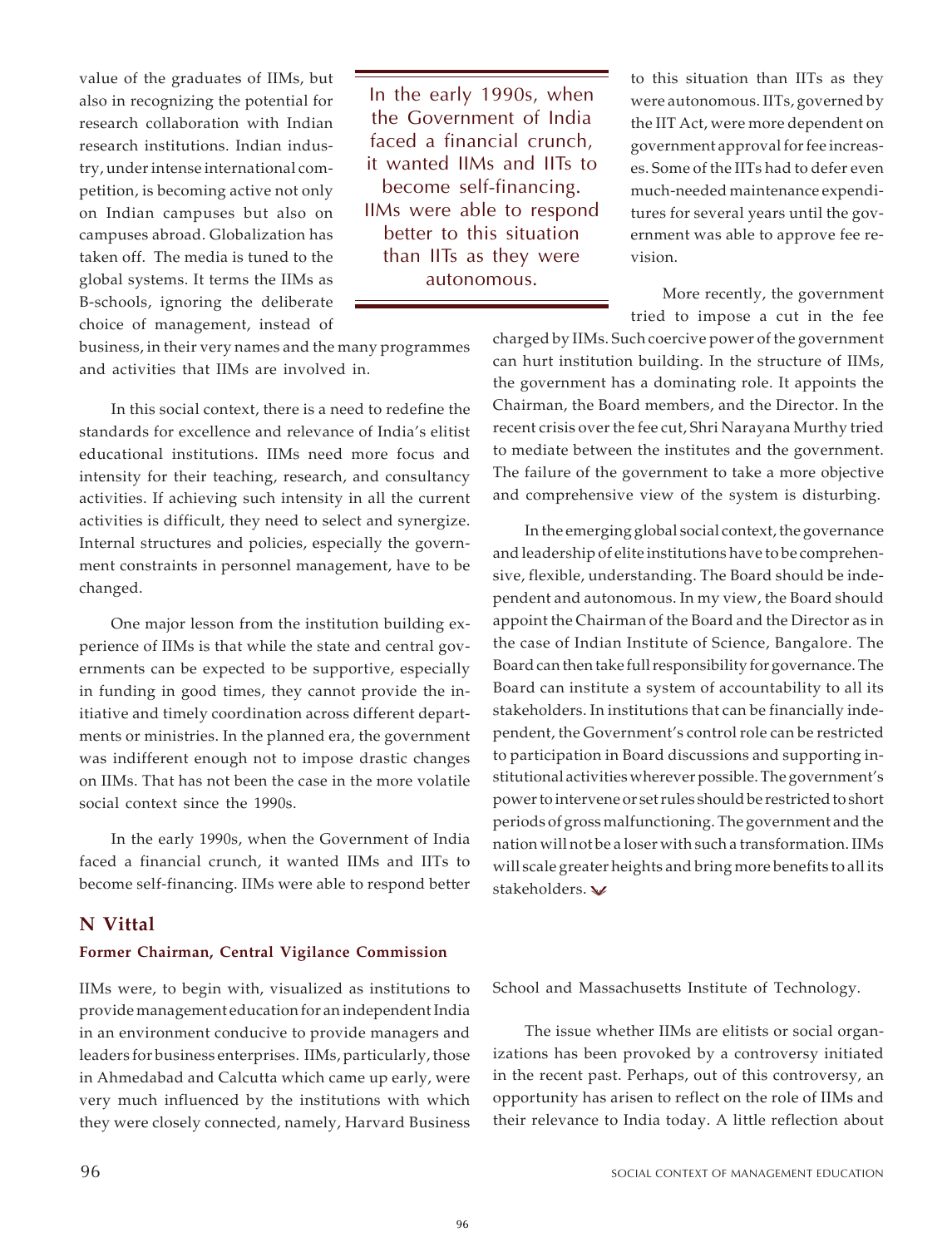the human development and progress achieved in any society will show that progress does not come from the common man. It is the uncommon man who brings progress in any field. Progress invariably comes from the people who are talented, who are able to see beyond their time, who are innovative, and who provide leadership. These people by their very nature are classified as elite. Human society can be looked at from two angles. The first is what may be called as purely material or

Progress does not come from the common man. It is the uncommon man who brings progress in any field. Progress invariably comes from the people who are talented, who are able to see beyond their time, who are innovative, and who provide leadership.

physical or to use the electronic jargon, the hardware aspect. At the physical level, all human beings are equal. But, there is a second dimension of the human society. This is what could be called the non-material, spiritual or the software dimension. In this dimension, all human beings are definitely not equal. Though it may sound cynical, some are more equal than others.

The concepts of liberty, equality, and fraternity evolved very strongly after the French Revolution in 1789. These concepts were essentially based on the principle of equality of human beings. In fact, much before the French Revolution, spiritual and religious leaders in different parts of the world have pointed out that all of us are equal because we are the children of God. Nevertheless, when it comes to material progress of the society, in whatever field we consider, be it art, industry or economics, it is the elite, the leaders in thinking, who have made a contribution.

After India became independent in 1947, the principle of equality was very much in the minds of the leaders. Article 14 of the Constitution enshrines this principle. In recent times, we have seen the legacy of affirmative actions and reservations. However, this continuous emphasis on social justice which is populist is also contributing to the mediocratization of the society. A society which has only mediocre people will not be able to make progress. The net result of the continuous emphasis on social justice

populist institutions, we will only be destroying what has been systematically built over the years. If we look at IIMs today, we can be proud that we have created institutions of excellence which are recognized all over the world.

If we make IIMs into

over a wide spectrum is the creation of social tensions and a general deterioration in efficiency and quality of governance.

In this context, where do IIMs stand? Even in the US, institutions such as Harvard Business School and Massachusetts Institute of Technology with whom the earlier IIMs had collaborated are recognized as outstanding institutions and will qualify as elitist institutions. So, IIMs are, in my perception, elitist institu-

tions and should remain so. This is because it is the elite who provide leadership and are able to make a contribution. If we make IIMs into populist institutions, we will only be destroying what has been systematically built over the years. There is a Kikuyu proverb which says, "don't destroy anything unless you can replace it with something of value." If we look at IIMs today, we can be proud that we have created institutions of excellence which are recognized all over the world. This is particularly significant in the context of globalization where the world has become borderless.

In this new globalized context, another important factor should be considered. While in a country like India, we may think in terms of social justice, affirmative action, quota, etc., in the global market, the only currency is merit. It is this merit that IIMs try to nurture. Perhaps, one can question whether IIMs are really making a contribution to the development of real talent. But, the very process of selection ensures that the brightest

> and the best among the youth compete for the entrance examination. In the selection process itself, IIMs start with an advantage because they have the best human resources available. In addition, the method of teaching and education that has been evolved is such that the products of IIMs automatically carry a brand equity. They are picked up readily by the Indian private sector and the multinationals. Over the years, the brand equity of IIMs has grown and there is no reason why it should be compromised.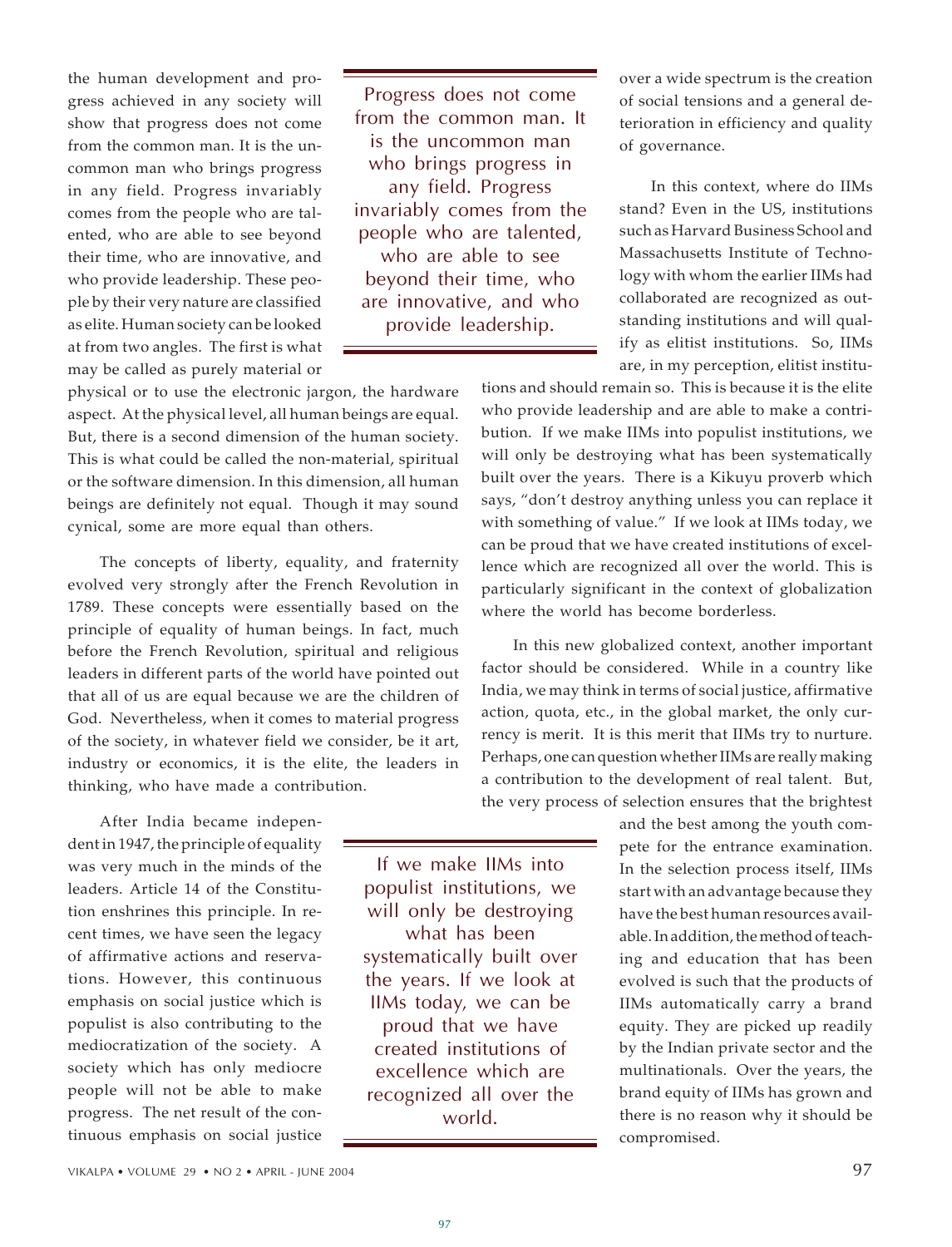Perhaps, from a purely economic point of view, if the human resources can be classified, we can adopt the policy of freely convertible currency or non-convertible currency for human resources. If we fall into the trap of quotas and populism, we will be creating managers who will be like non-convertible currencies. They may not have any value in the global market place. On the other hand, with the focus on merit, the products from IIMs today are like freely convertible currencies which are acceptable in every country of the world. I would, therefore, suggest that IIMs should realize that

IIMs have made a tremendous contribution to the Indian economy by providing managerial leadership. Some of the top managers today in different large organizations including some multinationals are IIM products. In that sense, the processes by which IIMs have defined their goals and directions are right.

they are elitist institutions and continue their tradition so that they can produce products which are universally accepted in the global market and are capable of providing leadership wherever they are.

We examine some other relevant issues in this context. The first issue is: What are the processes through which IIMs have defined their goals and directions over the years? In fact, IIMs, particularly IIMA, was started with the collaboration of Harvard Business School. It has set up very healthy traditions and I remember the Committee on Future Directions headed by Professor V L Mote. Perhaps, there have been similar committees that were constituted from time to time. Hence, even if IIMA is considered to be an ivory tower institution, it is not an isolated ivory tower. In fact, IIMs have made a tremendous contribution to the Indian economy by providing managerial leadership. Some of the top managers today in different large organizations including some multinationals are IIM products. In that sense, the processes by which IIMs have defined their goals and directions are right.

Regarding the issue of IIMs catering primarily to the private corporate sector, I personally feel, there is no need for IIMs to be apologetic about it. In fact, when IIMB came up, Professor N S Ramaswamy, the then Director, tried to focus on the public sector as against the private sector which was supposed to

the skills developed and honed in institutions like IIMs cannot be extended to other sectors and institutions. IIMs must consider expanding their activities in this direction.

There is no reason why

be the focus of IIMA. Over the years, I think, both IIMs have contributed to excellent managerial leadership both within the private sector and the public sector.

Next, I come to the issue of funding of IIMs. Some of the older IIMs are supposed to have a large corpus. It is believed that the government helped them to build the corpus. To what extent is this true? What is IIMs' thinking on utilizing the resources for the benefit of the society through various alternatives including different pricing of products such as PGP, Fellow Programme

in Management (FPM), MDP etc., and services for different sectors in the society? The decision apparently taken at the meetings of the directors of IIMs to come up with a revised scholarship scheme for the economically weak students, I think, is the best solution under the circumstances. Otherwise, there is no need to meddle with the financial resources of IIMs.

We now turn to the question: "Do IIMs have any role to play in serving the under-managed sectors and other civil society organizations which cannot afford to pay high prices? How should IIMs play this role? Definitely, the principles of management should be extended to other sectors also. However, there is a disconnection between policy and implementation which probably the management experts have not been able to resolve. But, perhaps, there is a learning process which may soon enable the extension of management principles to the government. There is no reason why the skills developed and honed in institutions like IIMs cannot be extended to other sectors and institutions.

> IIMs must consider expanding their activities in this direction. As regards the pricing of these programmes, it should be left to the market forces or the principle of enlightened selfinterest.

> Finally, I look at the question of what role IIMs see for themselves in making India a developed nation. The role IIMs play is to select the best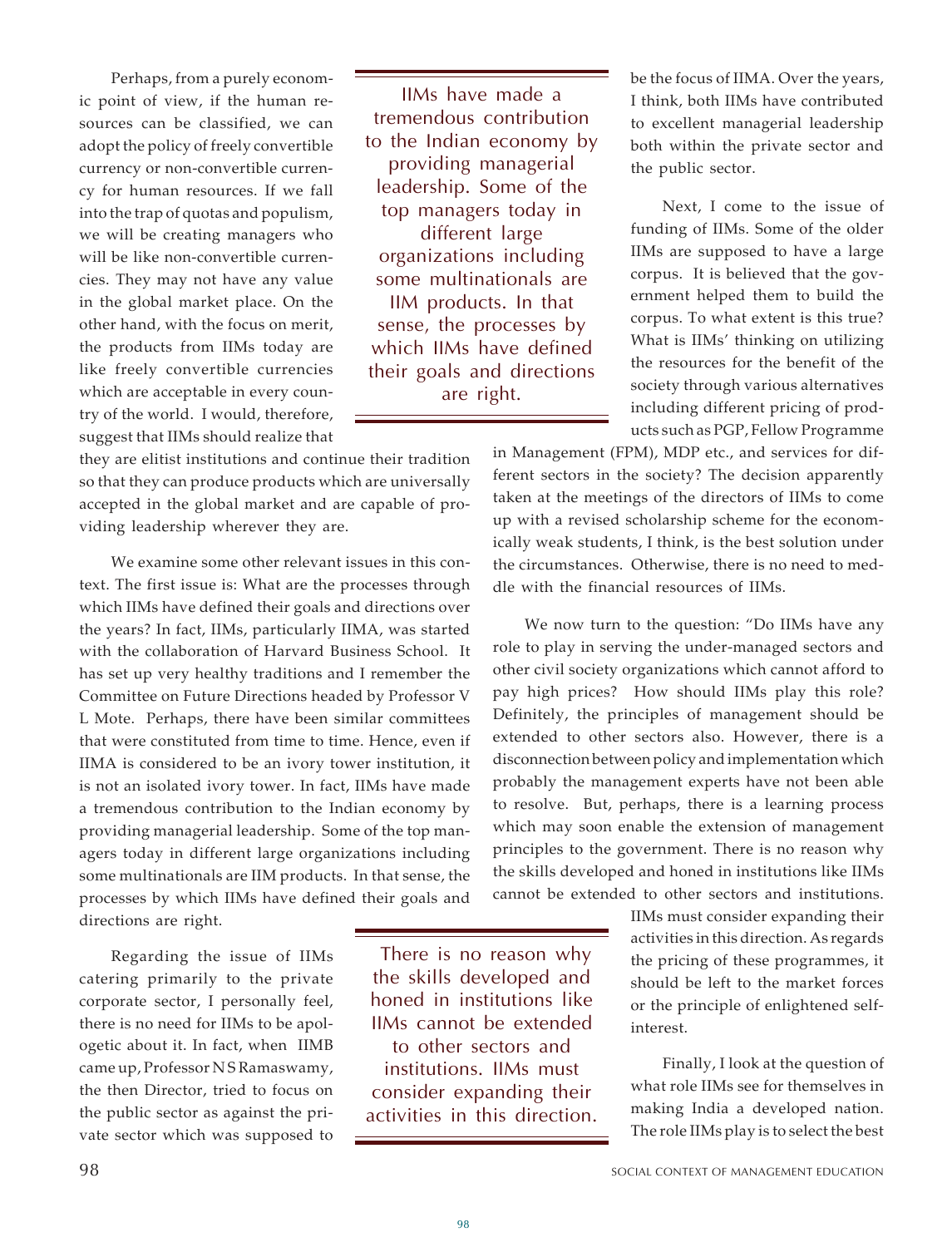among the youth and give them excellent management education so that they are automatically picked up by successful enterprises both within the country and abroad. Some of them take initiatives and are selected by the non-governmental organizations. A few join the

**Rishikesha T Krishnan**

#### **Faculty, Corporate Strategy and Policy IIM, Bangalore**

The first three IIMs were conceived during a period of multi-dimensional challenges in nation-building and these IIMs had multiple objectives within an overall mission of improving the quality of management in India. In keeping with this mission, IIMs defined management broadly and undertook several activities in non-business sectors such as the CMA and the PSG of IIMA and the Centre for Public Policy of IIMB. Many

faculty members have been involved in these activities and continue to do so. These activities are highlighted in our annual reports and statements by the Directors and any additional visibility for them would be welcome. However, in the public eye, IIMs have remained better known for their PGPs. I see no reason why we should be apologetic about producing good managers and managerial knowledge that contribute to the industrial and services sectors.

Since 1991, India has adopted a predominantly capitalist economic system and the country needs good managers to work in the corporate sector as well as qualified 'profes-

sional' entrepreneurs. In spite of liberalization in the higher education sector and the mushrooming of business schools, there are very few new business schools that are providing a contemporary and high quality management education. In his book, *The Competitive Advantage of Nations*, Michael Porter has emphasized the importance of specialized assets and specialized knowledge for country competitiveness. Across the world, among developing countries, India is one country that realized early the importance of higher education and the development of specialized people resources.

Given our current strengths, IIMs can make the

The problem is that we want to be known as toptier world-class educational institutions but are unwilling to be measured by this criterion. In the absence of any major discontinuity in the market for knowledge, if we want to make an impact globally, we have to start by playing the game by the global rules before we seek to change the rules.

government and consultancies also provide opportunity. The products of IIMs are practically present in all significant sectors of the country and it is through these alumni that IIMs can play a role in shaping the destiny of the nation.  $\vee$ 

biggest contribution to the industrial/corporate sector. Given the size of IIMs, it is unreasonable to expect them to be able to provide specialized knowledge or education for the whole economy.

Are IIMs elitist? It is a fact that we are highly selective of both faculty and students and our graduates go into jobs that pay, at least by Indian standards, very handsome salaries. In this sense, we are elitist. However,

there is nothing wrong in IIMs being considered elitist as long as it is for the right reasons. Many countries have an implicit hierarchy of academic institutions — even in the US and the UK which are well endowed with institutions of higher learning, universities like Harvard and Cambridge occupy a unique position. This distinctive positioning is due to the quality of scholarship demonstrated by their faculty over an extended period of time. Further, they ensure that the best students can enter their portals independent of their ability to pay (though they may also admit some students from families of their alumni or donors for reasons of

continuity and tradition!). So far, we have done well on the second count, i.e., we have ensured a rigorous and fair selection process that selects only the best students without discrimination except for government-mandated affirmative action and we have provided financial support to those who needed it (though we have perhaps not given enough visibility to the availability of this support). However, we are not as strong on the first dimension, i.e., on the quality of scholarship we have demonstrated.

The world's leading academic institutions are evaluated by the quality of their research output, i.e., by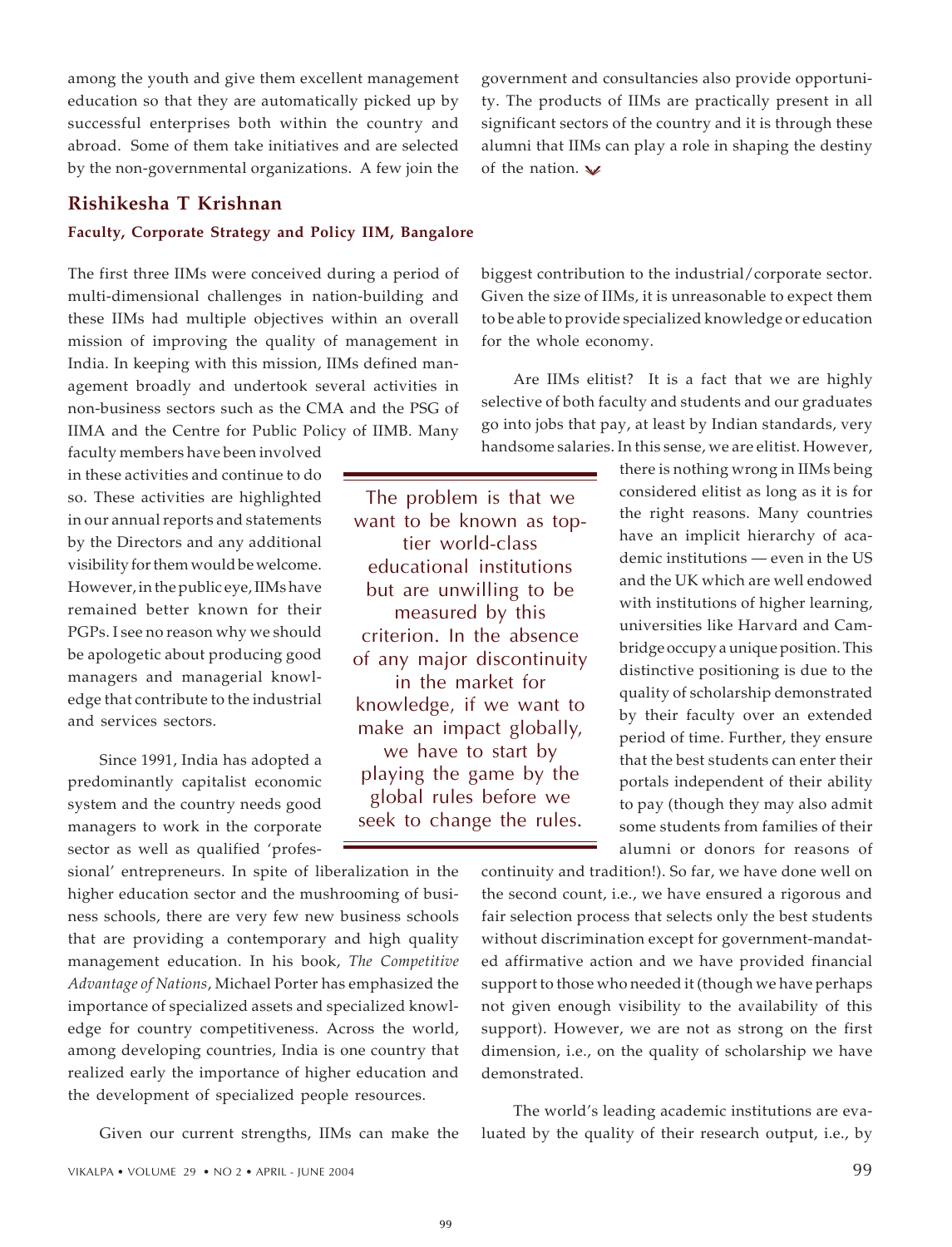the thought leadership that their faculty demonstrate. The problem is that we want to be known as top-tier world-class educational institutions but are unwilling to be measured by this criterion. In the absence of any major discontinuity in the market for knowledge, if we want to make an impact globally, we have to start by

playing the game by the global rules before we seek to change the rules. Universities in China and Hong Kong have learnt these lessons well and focus on research in top-tier journals, even if this means they have to attract top scholars from the US and other countries to join them at internationally competitive salaries. They work within the existing paradigm of research before trying to establish new paradigms.

What is somewhat disquieting is that we have not made the best use of opportunities right in our backyard. By any account, the growth of the Indian software industry has been a momentous event in the history of economic development. But, barring a few exceptions such as my colleague, S Krishna's co-authored book (Sahay, S, Nicholson, B and Krishna, S, 2003, *Global IT Outsourcing: Software Development Across Borders*, Cambridge: Cambridge University Press) on the management of globally dispersed software projects and the multiple IIM contributions to an international project on innovation in the Indian IT industry (D'Costa, A P and Sridharan, E [eds.], 2004, *India in the Global Software Industry: Innovation Firm Strategies and Development,* London: Palgrave Macmillan), we have allowed others to define the research agenda related to the study of the software industry. The first paper in a top journal that

documented its evolution was written by academics (albeit of Indian origin) sitting thousands of miles away at Carnegie Mellon University (Arora, A; Arunachalam, V S, Asundi, J and Fernandes R, 2001, "The Indian Software Services Industry," *Research Policy*, 30, 1267-1287). The growth story of the industry has been appropriated by McKinsey & Company with the assistance of NASS-COM. The most widely used cases on Indian software companies have been written by professors at Har-

Our future will be decided by our contributions to knowledge creation rather than merely knowledge dissemination.

vard Business School and Stanford. Going a step further, Harvard Business School, Wharton School, and University of Michigan have announced the founding of research centres located in India!

An eye-opener for IIMs is that all are not able to see and appreciate

our contribution. While our alumni have (naturally) been supportive, many people are suspicious of us and some even downright resentful. It is clear that many people wonder whether we are making the best use of the resources the society has provided us. People are suspicious of what we do and there is a perception that we are so busy consulting (making money!) that we do not have time to teach students. While data at IIMB show that only about 5 per cent of the faculty use anywhere near the full 52 days of consulting allowed by the rules, it is clear that the society expects us to provide high quality management education to larger numbers of students than we are doing at present. People are unimpressed by our claims of fulfilling other functions such as executive education and training. While we may be able to support ourselves 'independently' in a financial sense, we need to reflect on whether we can survive in a resource-scarce and often politicized environment unless we enjoy greater support and legitimacy from the society at large.

We have not educated the public and important stakeholders about what should be the role of leading management academic institutions such as ours. We have not talked enough about what should be the criteria to measure our performance and provided enough data

If we create an academic environment of questioning, probing, and intellectual debate, it is but natural that some of our graduates will move away from the corporate world to play a larger social role. Our job is to provide such an environment.

to stakeholders to enable them to make an assessment of our performance. We have found fault with the surveys conducted by business magazines but not suggested alternate ways of doing a more rigorous assessment of our quality. We have made a start in benchmarking our performance and this needs to be carried forward. We should write more books and articles so that people recognize our output and thought leadership. We should, in our own interest, play a bigger role in enhanc-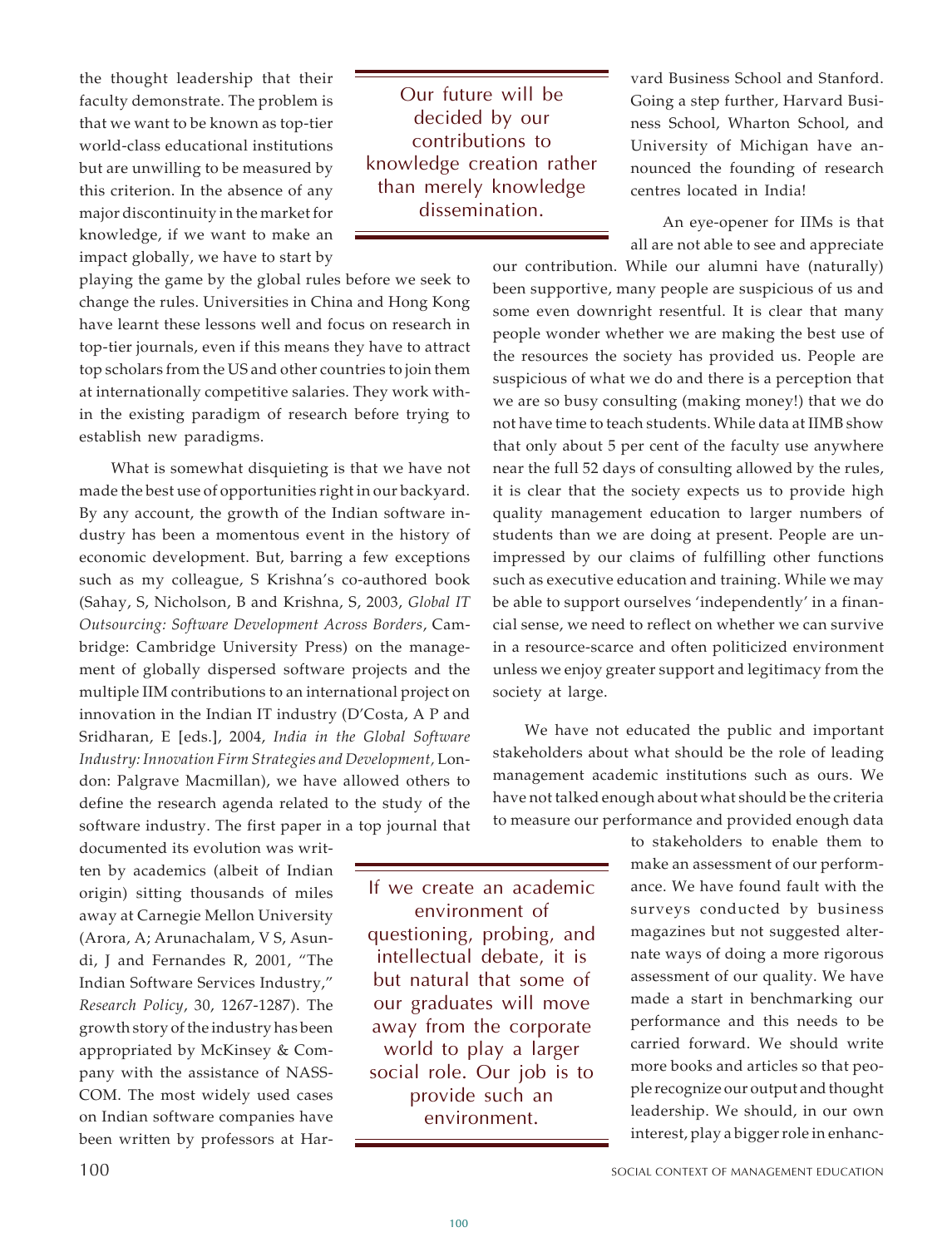VIKALPA • VOLUME 29 • NO 2 • APRIL - JUNE 2004 101

ing the quality of management education in other management institutions. In a nation where scams are almost routine occurrences, we have made an outstanding contribution to the economy with modest investments by the government. The three older IIMs are today in a position to sustain and grow their contributions without further investment by the government. Isn't this an outstanding achievement? We need to publicize this fact.

Going forward, IIMs need to focus on two activities: research and long duration academic programmes. Executive education and consulting are important to help faculty keep in touch with industry problems and to supplement faculty income but these will have to play second fiddle. (The ideal would surely be to raise faculty salaries so as to make executive education teaching an optional extra for those with the talent and the interest. We may be able to make this case more strongly once we have greater societal legitimacy.)

Fortunately, at IIMB, our recent thinking has been in this direction. In the last few years, the IIMB faculty has published their research in top-tier journals such as the *Academy of Management Review*, *Journal of Financial*

*Economics, California Management Review, IEEE Transactions on Software Engineering, Research Policy,* and *World Development*. There is a consensus that our future will be decided by our contributions to knowledge creation rather than merely knowledge dissemination. We have also been responsive to the educational demands of critical sectors by launching two important new long-

duration programmes. The Post-Graduate Programme in Software Enterprise Management (a programme for working software professionals designed in consultation with leading software companies and supported by an endowment from five leading software companies to drive research relevant to the industry) was started in 1998 and the Post-Graduate Programme in Public Policy and Management was started in 2002 to help hone the capabilities of the bureaucracy in a deregulated economy. A committee to develop a new vision for IIMB (of which I am a member) has recommended an increase in the enrolment to the PGP in two stages, in 2005 and 2007. Further, we have recommended that the two nonnegotiable expectations from faculty be a minimum

amount of teaching in long duration academic programmes and papers published in refereed journals.

As research is conducted by individuals, the absence of formal 'inter-IIM' research collaborations in the past is not surprising. Further, we have very few fora where faculty from IIMs can share their research and ideas. But, fortunately, there are signs of change. Both *Vikalpa* and *IIMB Management Review* have been actively soliciting contributions and refereeing contributions from other IIMs. Two professional bodies — the Society for Operations Management (SOM) and the Strategic Management Forum (SMF) have been holding annual conferences for the last six to seven years and these provide the opportunity for exchange of research ideas and sow the seeds of collaboration. As a collective, IIMs and their faculty need to create similar professional bodies in the areas of management where they do not exist and to actively support the existing ones such as the SOM and the SMF.

Across IIMs, another good sign is that we are becoming more open to learning from the best global

> schools. Recent efforts by Pankaj Chandra (''Elements of a World Class Management School," IIM, Ahmedabad, Working Paper No 2003-09-03) at IIMA to capture the best practices of world-class management institutes and by Ravi Anshuman and S Chandrashekar ("How Contemporary are IIMs? MBA Curricula in a Globalized World," *Economic and Political Weekly*, February 21, 2004, 827-837) at IIMB to provide a framework for bench-

marking PGP curricula show that we are moving away from the argument that 'we are different.' I believe that we need to take the next step and have periodic peer review of our areas and curricula by internationallyrespected peers from both within and outside India.

I believe that our primary social responsibility is to use our resources to create new management knowledge and to teach as many participants as possible in long duration programmes consistent with this knowledge creation objective. Within a talented and motivated highperforming faculty body, there will always be individuals who will make major contributions to wider intellectual and social causes (as Anil Gupta has done in

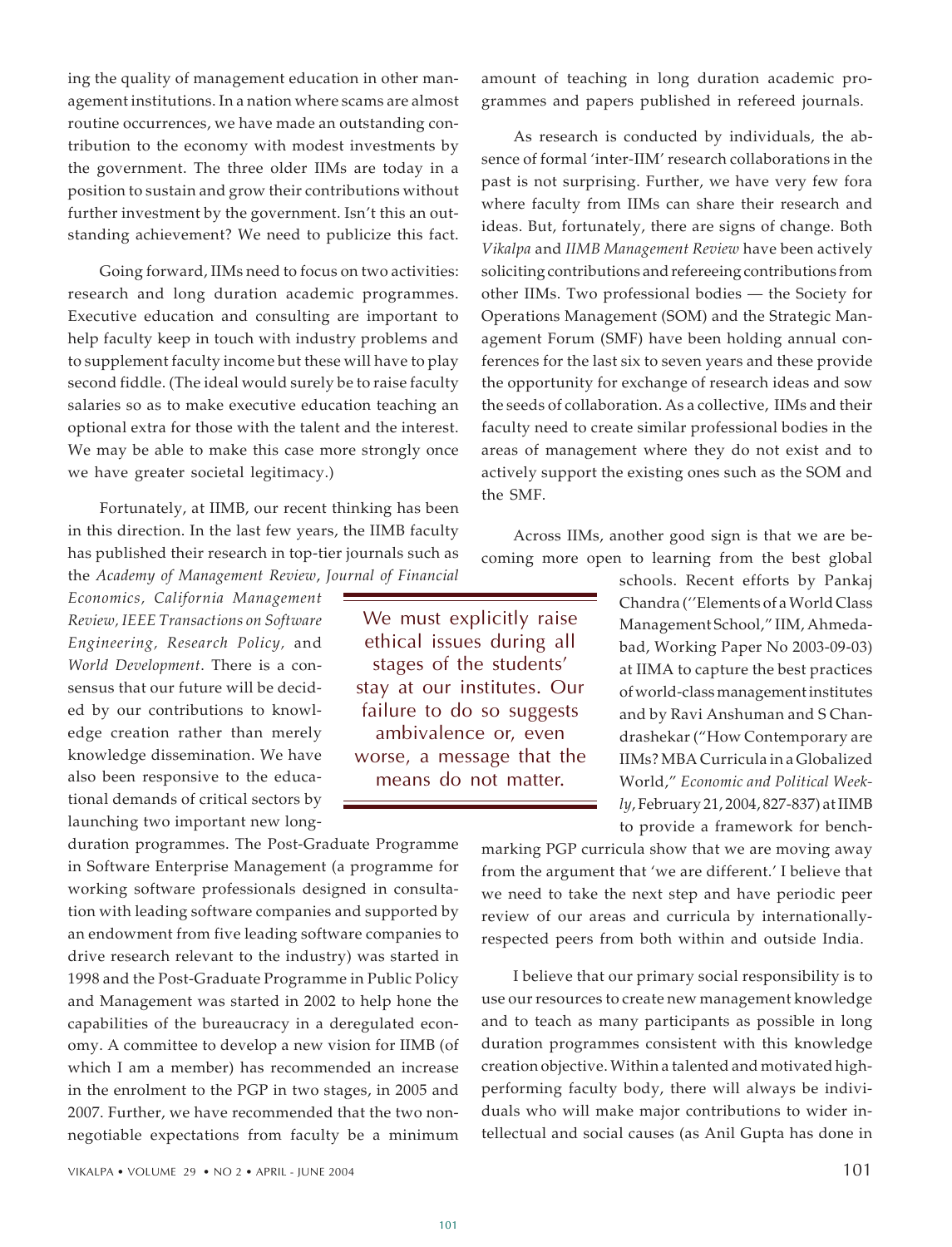the area of grassroot innovations and Trilochan Sastry in the area of election reform). These activities need not be part of the objectives of the institutions themselves. Similarly, from within a talented pool of students, some will always gravitate towards the social sector as Vijay Mahajan and Bhushan Punani have done. Again, I do not think we need structured programmes to create such people — if we create an academic environment of questioning, probing, and intellectual debate, it is but natural that some of our graduates will move away from the corporate world to play a larger social role. Our job is to provide such an environment.

A secondary objective should be to reduce the gap between the top management schools and those below. For this, we need to create a large pool of talented management teachers and researchers. Unlike in a business context, where the 'rule of three' might apply (according to this perspective, only the top three companies in an industry are profitable), we will, ironically, have 'more space' if the gap between the other institutes and IIMs narrows. Otherwise, the social forces of greed and mediocrity will tend to pull down good institutions such as ours. As a corollary, the current offerings of IIMs in terms of the FPM and the Faculty Development Programme need to be increased in scope and size. This is consistent with an effort to raise research output and a focus on core academic activities.

To conclude, I would like to comment on our role in cultivating a higher standard of ethics and values among our students. To some extent, the values of our students are already formed when they enter an IIM. However, being young adults, their values are still open to reinforcement or questioning. We must explicitly raise ethical issues during all stages of their stay at our institutes. Our failure to do so suggests ambivalence or, even worse, a message that the means do not matter. However, what is more important is that students learn from us in many other ways from the way we interact with them, from the way we structure our evaluation systems, from the level of professionalism we maintain. They are sub-consciously watching us and observing our behaviour. If we set exams that test their memory instead of their analytical or integrative skills because such exams can be easily corrected by teaching assistants; or if we take months to give feedback on examinations; or if we set unreasonable deadlines that make collaboration highly attractive, we are giving (perhaps unwittingly) the wrong signals about professional values and ethics. Luckily, such instances are rare. To look at this more constructively, by interacting more closely with students and setting a good example of professional work ethics, I believe we can have a positive influence on students' values.  $\vee$ 

## **Arun Kumar Jain**

#### **Faculty, Strategic and International Management, IIM, Lucknow**

 The issue of institution building is important not only in the limited context of IIMs but also for all the overall

well-being of the country. Research on corporate governance and globalization consistently suggests that nations prosper only when their institutions are nurtured and all stakeholders demonstrate a healthy respect for their maintenance and sustenance. This includes devising suitable structures and systems of regulation, governance, and management and allowing these to function. Institution building in this sense is a many-faceted activity and a continuous one since the alignment is heavily context-dependent. In this

 Higher education institutions such as IIMs should ideally form the backbone of our country's economic success by helping professionalize management for all sectors of the economy and providing the entrepreneurial, technical, and skilled personnel for superior wealth generation.

debate, I shall delve upon IIMs as institutions and some areas where they need to carry out strategic and/or

> structural realignments in order to function within the ambit of societal expectations. The lessons could be useful for institution builders in the broader context of developing an action plan.

> First, let me comment on the conceptual issue of IIMs as 'institutions.' By definition, an organization is deemed an institution if it is selfperpetuating and draws its main energies by delivering products and services that are perceived to be of high value to the proper and civi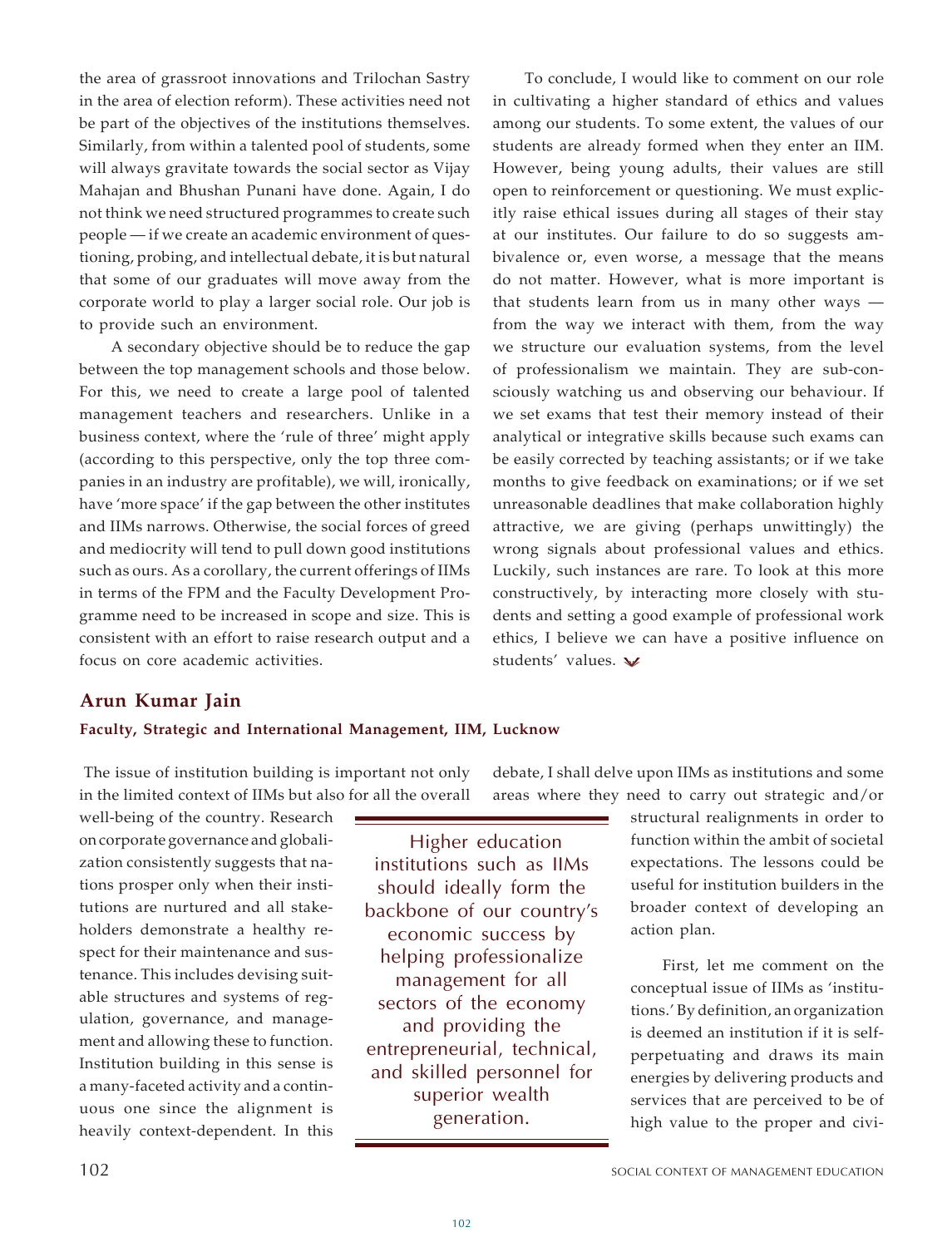lized functioning of the society (e.g. those relating to judiciary, legislative, and executive arms of the government). Often, institutions may be engaged in improving the living standards of the people through capacity building and skills formation (such as IIMs). Conceptually, an organization remains an institution as long as the societal responsibility angle and self-sustenance remain the focal point of the operational vision. Such organizations have a strong strategic management in place along with a strong external orientation. In a paradigm of knowledge economy, the quality of governance in institutions and continuous capacity building through innovative processes is of prime importance. Higher

education institutions such as IIMs should ideally form the backbone of our country's economic success by helping professionalize management for all sectors of the economy and providing the entrepreneurial, technical, and skilled personnel for superior wealth generation.

There is a strong feeling in many segments that IIMs have forsaken their institutional character and become more of a nursery for producing managers for powerful corporations and MNCs. The implicit suggestion is that they have generally lost their initial moorings with respect to their 'social responsibilities'! This is an issue that I would like to address from the perspectives of a first generation entrepreneur, a management scholar, and a common man.

Broadly, the purpose of IIMs must be to enhance the quality of life of the people of India through professional Management (with a capital M) and relevant knowledge creation and dissemination. The faculty members are expected to participate and intervene in this nationbuilding endeavour through their research, teaching, consultancy, and writing. This means an expectation of a combination of leadership and entrepreneurial roles for the faculty members. Prestige and respect comes naturally, especially in a poor society, for such exalted positions. The faculty and IIMs would surely be perceived as 'elitist' if they fail in meeting these social expectations and remain insensitive to the nature of trust

imposed by the society in general.

A far greater institutional effort and commitment is necessary (and yet again the faculty has to provide the lead) to create conditions where the education portals of IIMs are accessible to all sections of the society. Economically-and socially-deprived sections of the country should neither feel (nor be made to feel) that IIMs are only for the rich, and from the rich. There is an urgent need for remodelling the access mechanisms to make management education at IIMs more universal in character and composition. This mindset probably has been a reason that although most IIMs had resources ear-

> marked for needy students for at least a decade or more, yet none had actually disbursed these resources to any significant extent.

> For any institution, accountability parameters and robust performance measures are surrogates for making periodic reality checks. There is strong global research evidence that institutions of higher learning need substantial operational autonomy in a hierarchy-less environment for the knowledge-owning individuals to operate at the highest motivational levels for sustained periods of time. Structures at such organizations are generally multi-disciplinary, temporary, and *ad hoc* existing only for a given project and then disbanding. To outsiders, this 'structureless' informality may appear

'elitist' but it is a necessary condition for excellence. However, these structural arrangements can also become self-serving instruments for self-preservation rather than mechanisms for continuous learning and executing pedagogical innovations. This to my mind is an important reason why there is little collaborative research, sharing of resources, and learning amongst IIMs themselves. Given the importance of this dimension of institution-building from the national perspective, performance measures need to be designed that encourage teamed efforts at least between IIMs (to start with).

To quote Rhenman's terminologies (Rhenman, E, 1973, *Organization Theory in Long-Range Planning*, New

There is strong global research evidence that institutions of higher learning need substantial operational autonomy in a hierarchy-less environment for the knowledge-owning individuals to operate at the highest motivational levels for sustained periods of time. Structures at such organizations are generally multidisciplinary, temporary, and *ad hoc* existing only for a given project and then disbanding.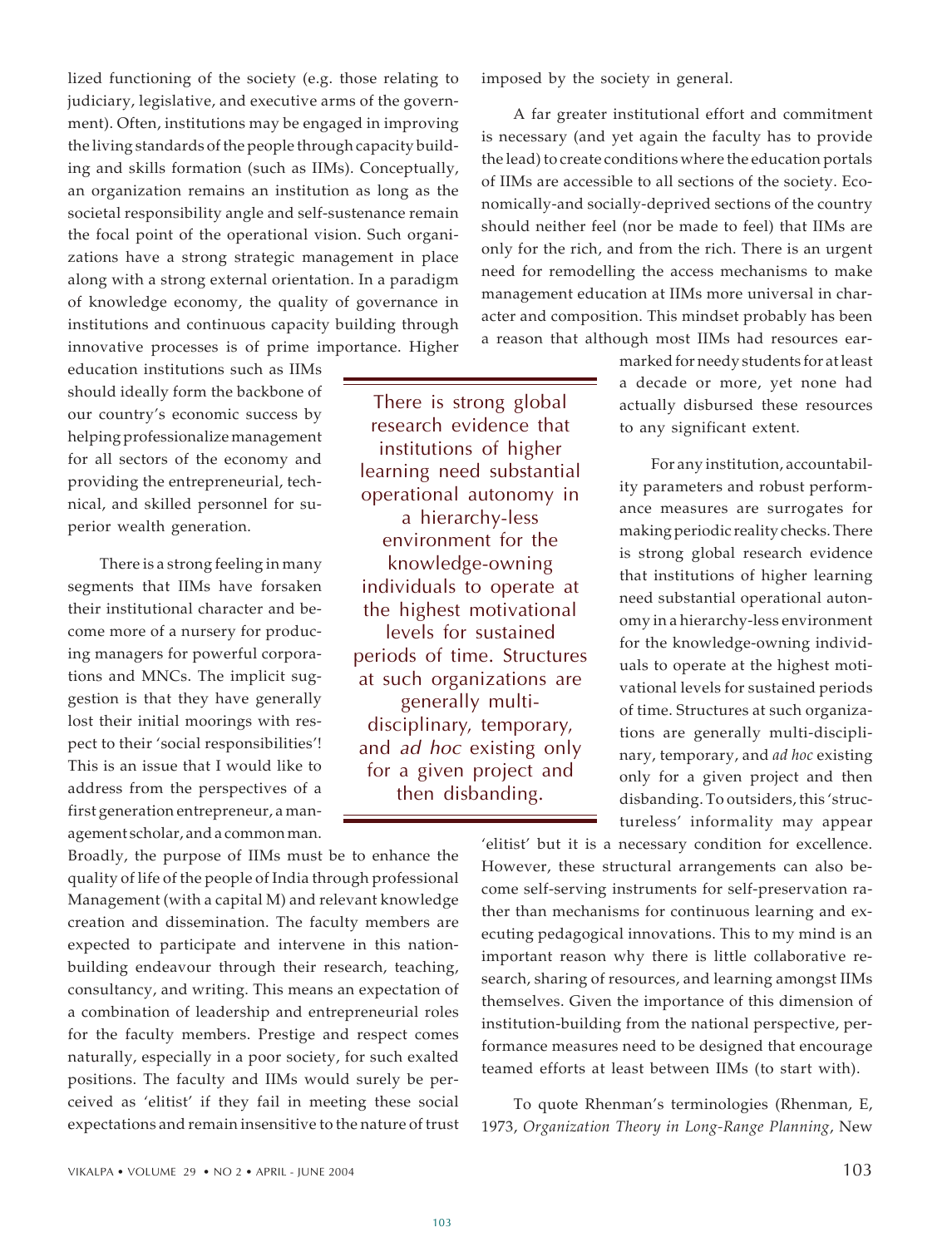York: John Wiley), an organization may be classified as a 'Corporation,' 'Marginal,' 'Appendix' or 'Institution' depending upon the strength of its strategic (internal) and ideological (external) goals. Marginal and Appendix organizations can easily become 'expendable tools' (Selznick, P, 1957, *Leadership in Administration*, Evanston, Illinois: R Peterson) since they lack a personal identity. Many

IIMs should consider alternative modes of knowledge-service delivery (including the new communication technologies) to cover a large number of students, say 150, in a class.

private-run educational set-ups remain 'corporations' with money-making as their core character and absence of an ideological value-system (larger societal good as an objective). In this framework, for IIMs to remain functioning 'institutions' in the Indian context and within the framework just discussed, we need to re-examine some of the thrust areas which are as follows:

- Considering that there is a crying need for quality management teachers all across the country, we need to improve the intake of doctoral students. Along with FDPs, the doctoral programme too has to be an important societal commitment of an IIM. We need to seriously debate amongst ourselves how to make the programme attractive to the best students so that the country may have a pool of excellent management teachers! I agree this question has direct linkages to faculty compensation and general quality of life (not just in IIMs).
- IIMs should consider alternative modes of knowledge-service delivery (including the new communication technologies) to cover a large number of students, say 150, in a class. Perhaps, the case method is the best for teaching management concepts, but, different contexts may require application of differ-

ent pedagogies. To me, the limitation of smaller class-size (say 60 students) is more a case of rigidities in the pedagogy structures driving the strategy rather than the other way round, stifling the innovation possibilities. It is not uncommon for classsizes at MIT and Wharton to be in hundreds. At one of the toprated business schools that I

IIMs need to carry out some introspection on how to remain wedded to the institutional commitments for creating and disseminating relevant knowledge suitable for 'local' and 'domestic' conditions.

visited in the UK, the class size could vary between as high as 150 and as small as 35. While the case method was the most suitable for the smallest size class, the teacher had to reorient the teaching pedagogy for the 100-plus class though the session topic was common for all the classes.

Considering that the infrastructural resources and facilities (includ-

ing library, research assistance, computers and Internet connectivity, sabbatical leave, etc.) are almost world-class, the IIM faculty should publish far more in international journals. In top-rated business schools in developed countries, the only currency for securing tenured faculty positions is the list of research publications in high impact making journals.

- Similarly, IIMs need to carry out some introspection on how to remain wedded to the institutional commitments for creating and disseminating relevant knowledge suitable for 'local' and 'domestic' conditions. There is a huge felt need for greater number of quality books and insightful case studies than being presently published by the faculty. Collaborative research across IIMs is likely to reduce costs especially for field-based writing projects, provide newer perceptions, and speed up delivery of the final product.
- There is a general perception that IIMs cater mainly to the needs of the private sector and that too only the 'privileged few.' Performance yardsticks measured by the starting salaries of students, number of international positions, and number of MNCs com-

ing for campus placement reinforce this strong perception. In reality, IIMs have made some significant contributions towards raising the productivity standards and professionalization of management of several nationally strategic sectors such as the PSUs, cooperatives, rural and agriculture, defence production, nuclear energy, oil and electricity energy, railway and road transportation, university education, etc. However,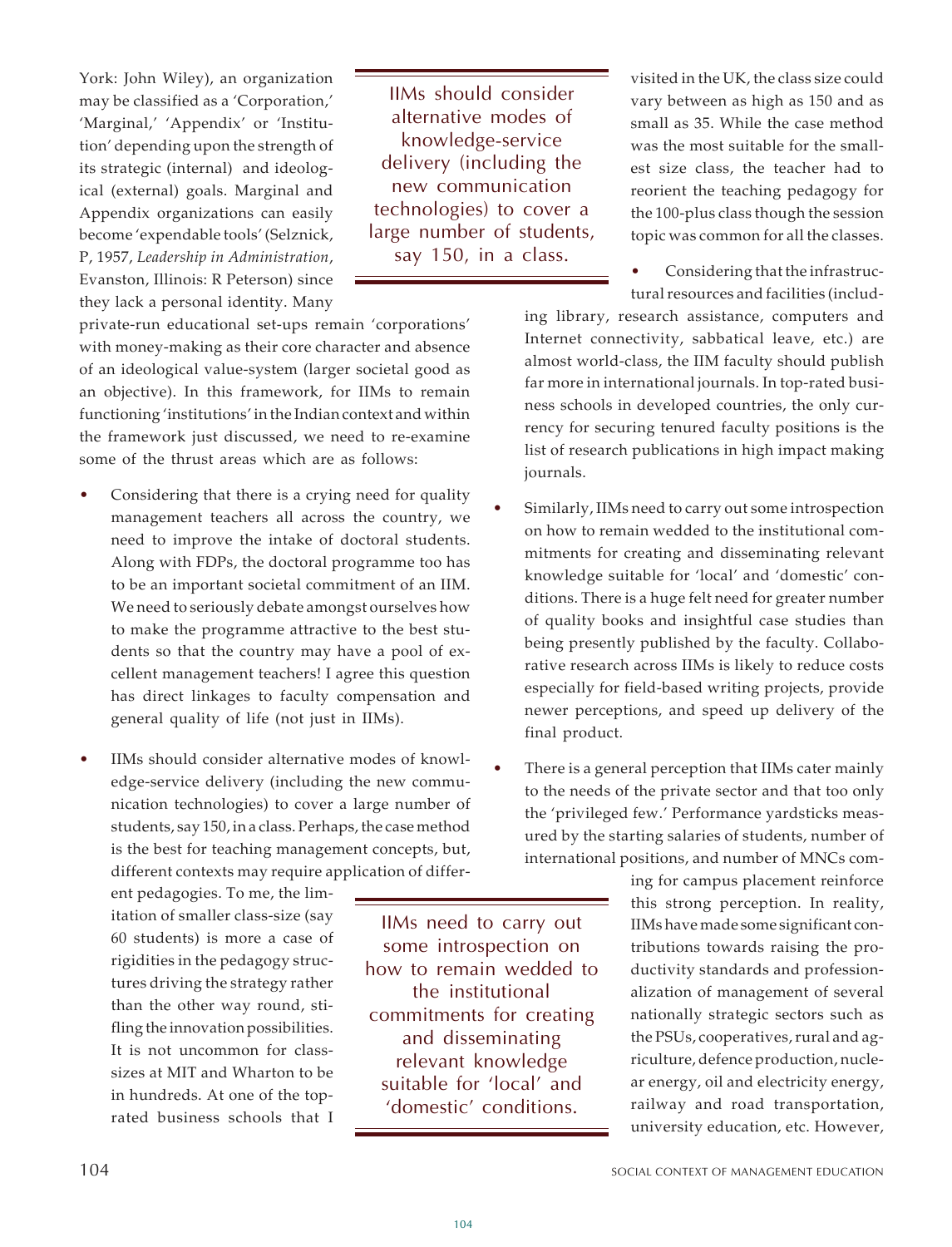these outcomes are generally due to the enterprising efforts of a few individual faculty members than due to deliberate institutional initiatives and strategic thinking in policy. In this context, IIML has identified corporate governance as a key thrust area towards fulfilling its social commitment for superior wealth creation, institutional and corporate processes, and safeguarding the interests of the

The future course of action for IIMs in the short-to-medium term is clear: Globalize in the truest sense of the word by becoming one of the top attraction centres of management education to students and faculty from all parts of the world.

common investor. IIMs need to highlight and 'market' some of these facts and attributes of their functioning.

Perhaps it would be difficult for IIMs to justify the fact that only a few hundred students pass out each year, i.e., the output numbers are wholly insufficient and inadequate for a large country like India. This situation is aggravated when many PGPs take up assignments outside India. IIMs need to address this issue at the earliest since it also involves changing the existing mindsets regarding classroom pedagogies discussed earlier.

To me, the future course of action for IIMs in the short-to-medium term is clear: Globalize in the truest sense of the word by becoming one of the top attraction centres of management education to students and faculty from all parts of the world. We are in an economic paradigm where 'the winner takes all' and a breakthrough can be achieved only through the networking effect. Once we have the virtuous cycle of top-class students, world-class faculty, best organizations for consultancy and research, best recruiters, and documen-

tation of learning and knowledge in the best research journals, the socalled networking effect would come naturally. IIMs need to provide a nurturing and enabling environment for creating the best brains. We can learn from the Japanese Nobel Laureate Susumu Tonegawa who said he was glad to have moved to MIT from Japan. To quote, "I might never have got the Nobel Prize for medicine (which he won single-handedly in 1987 for his revolutionary work on

the genetic origins of antibody diversity), since it was the environment at MIT that enabled me to make my breakthrough in my thirties and win the Prize within 10 years." It is useful to remember that Mr Tonegawa retains his country-of-origin citizenship (just like our own Nobel Laureate Amartya Sen), but has been scathing in his criticism of the scientific research system in Japan where he says, 'individual potential is stifled, not cultivated' (*Economic Times*, February 18, 2004).

IIMs have traditionally had the requisite functional and academic autonomy and access to sufficient resources the country could provide. As institutions of excellence, IIMs should individually and collectively sit together to evaluate the quality and quantity of their broad contributions and embark upon developing strategies to make their knowledge more relevant and accessible to less privileged sections of the society and yet be able to attract knowledge seekers and creators internationally. One positive legacy of the fee controversy is that the Directors of the six IIMs are talking much more to each other than ever before. The need is to extend this collaboration at many more and different levels.  $\blacktriangleright$ 

### **Anil K Gupta**

#### **KL Chair Professor of Entrepreneurship, IIM, Ahmedabad**

IIMs, particularly the older ones, have tried to build selfrenewing capacity through engagement with various stakeholders over the years. They must learn and leverage from the past lessons and experiences. They must continuously remain in dialogue with all the stakeholders to achieve far greater social legitimacy. Probably listening more carefully, learning more courageously, and leveraging the lessons from the past engagements

more self critically would have given these institutions even greater social legitimacy than achieved so far. All panelists in this Colloquium agree that IIMs are elitist institutions in terms of high academic standards and distinction. Where the differences between IIMs do exist are in the way they have used their elitist character, and tremendous social capital invested in them, as Prof I G Patel puts it, to further enhance their social impact and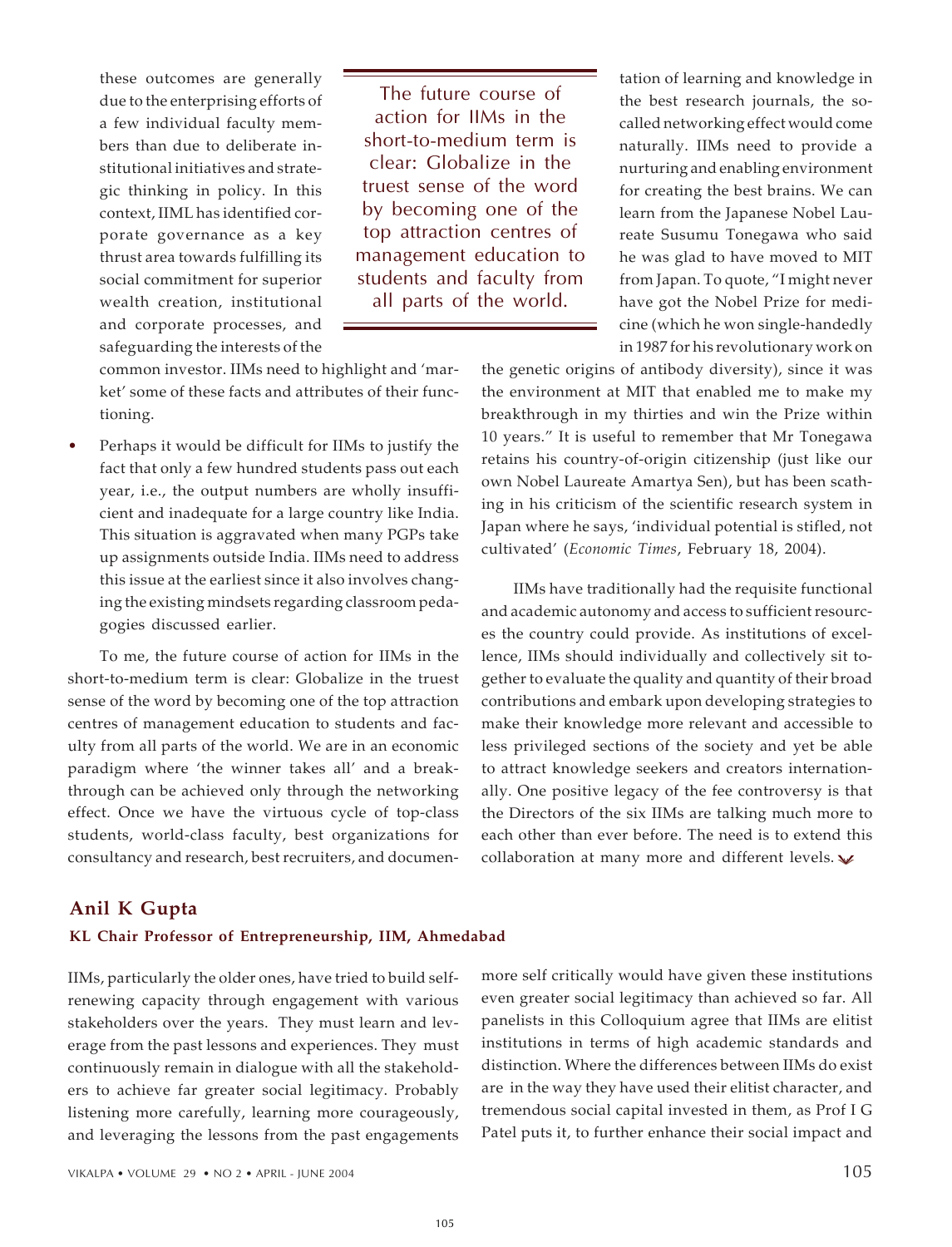appeal. IIMs, particularly, IIMA have made tremendous contribution in institution building as recounted by Professor Samuel Paul. However, it is realized that they could have together contributed much more to the institution building tasks not only in the country but, in fact, even globally, and that potential remains to be properly harnessed.

I remember, many years ago, the Khadi Village Industries Board of a state government wanted help in developing indicators to be used as a

part of the management information system to evaluate its performance from time to time. The concerned faculty team proposed that the small amount that this board could pay be contributed to the staff welfare fund and that IIMA may not charge its overhead expenses just as the faculty would not charge anything for its time. Similarly, studies have been undertaken at different IIMs offering development plans for some of the most economically backward regions, artisanal clusters, primary health centres, and educational policy alternatives based on innovations of the primary school teachers. Similarly, our colleagues have also developed long-and short-term programmes for building capacity of public systems, disadvantaged sectors, and also occasionally the NGO sector.

Colleagues in IIMs have systematically pursued capacity building in agriculture, infrastructure, transport, micro finance, energy, environment, cooperative sector, electoral reforms, management of grassroots green innovations, incubation of innovation-based enterprises, etc. But, what has made the most powerful impact on the popular mind is the high salaries that IIM students get. This is acceptable so long as it conveys validation by market place of the talent these young boys and girls show. It is seldom realized that about 30 per cent of the students (at IIMA) come from families having declared income less than Rs three

Studies have been undertaken at different IIMs offering development plans for some of the most economically backward regions, artisanal clusters, primary health centres, and educational policy alternatives based on innovations of the primary school teachers.

lakh per annum and 80 per cent from income less than Rs five lakh per annum. Basically, it is the young children from the middle class that make it to IIMs through a tough, rigorous admission process and take up lucrative, but highly competitive and challenging jobs in companies in India and abroad. The transition from a middle class background to the top salaried class in one generation is undoubtedly a matter of achievement and gratification. This would surely attract societal attention. Panelists have explained why these students,

despite applicability of their education to public and civil society sectors, are not joining these sectors, primarily due to the limited capacity of the latter to absorb their talent.

The need for change has been felt by most panelists. Prof Paul rightly stresses the need for IIM leadership including the faculty, "to introspect and look for new ideas. It is the only way to avoid others pushing their agenda on IIMs. The initiative for change should come from within." Mr Vittal makes a strong case for elitism of the kind IIMs possess to continue. But he also stresses, "there is no reason why the skills developed and honed in the institutions like IIMs cannot be extended to other

It is seldom realized that about 30 per cent of the students (at IIMA) come from families having declared income less than Rs three lakh per annum and 80 per cent from income less than Rs five lakh per annum. The transition from a middle class background to the top salaried class in one generation is undoubtedly a matter of achievement and gratification. This would surely attract societal attention.

sectors and institutions. IIMs must consider expanding their activities in this direction." Continuing in this vein, Prof Khandwalla adds, "Over the decades, it formed centres and groups to contribute to the effective management of agriculture and rural development, developmental administration, population control, energy, health, and education. These groups have extended the impact of IIMA well beyond the corporate sector." Other IIMs also pursued similar diversification though with mixed results and response. Prof Khandwalla draws attention to areas which need much more attention in future. He advises, "IIMA could do a lot more to foster in its students a stronger sense of business ethics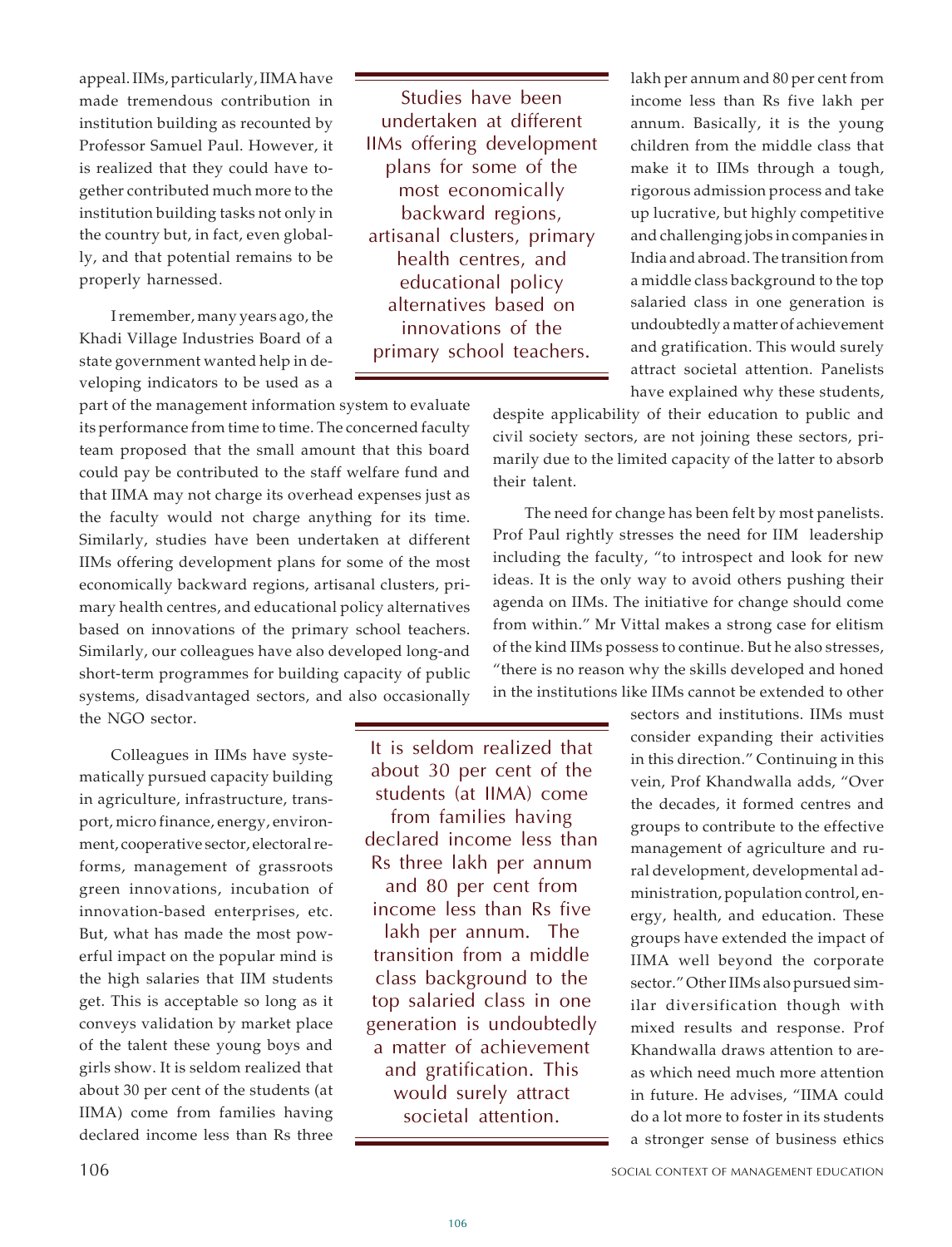and corporate social responsibility, two areas in which IIMA may be lagging behind its peers in the West. It is yet to develop a coherent and compelling vision of what it wants to contribute to the new, liberalized, but still very poor India. It could have contributed more aggressively and effectively to such priority sectors as the creaky Indian governance system that have been such a drag on our quality of life." The import of this advice does not need to be stressed any further. Prof Murthy suggests the need to redefine the standards for excellence and relevance of India's higher educational institutions through focused teaching, research, and consultancy. According to him, ''if achieving such intensity in all the current activities is difficult, they need to select

and synergize." Prof Bose suggests a very practical but challenging option of aligning IIMs with larger society through its most reputed and effective instrument — the PGP. He adds that IIMs should take up large research projects aimed at studying different sectors of the country and 'execute' them through the PGP. These projects, he suggests, "should be so designed as to require considerable field work and the students should be assigned to spend time in the field as part of the core curriculum. The hard work is not how to design such projects but to organize their execution. We would need the government's help…The effect of this on fresh minds can be expected to be far reaching and permanent." Will the government be willing to absorb such inputs from the brightest young minds of the country?

One of the most encouraging features of IIMs is that like in any other social sphere, there are faculty members who wish to contribute towards the development of sectors which cannot pay for these services. If such contribution has not been forthcoming as much as it should in all IIMs, the reason could be the lack of institutional mechanisms which periodically take stock of respective contribution in this regard.

to make an impact globally, we have to start by playing the game by the global rules before we seek to change the rules….. There is a consensus that our future will be decided by our contributions to knowledge creation rather than merely knowledge dissemination." Prof Jain feels that, "IIMs need to carry out some introspection on how to remain wedded to the institutional commitments for creating and disseminating relevant knowledge suitable for 'local' and 'domestic' conditions." To achieve this goal, he suggests that, " as institutions of excellence, IIMs should individually and collectively sit together to evaluate the quality and quantity of their broad contributions and embark upon developing strategies to make their knowledge more relevant and acces-

> sible to less privileged sections of the society, and yet be able to attract knowledge seekers and creators internationally."

> Panelists have discussed the multifarious institution building efforts being made or needed at IIMs. They have drawn attention towards other contributions and processes of IIMs which may help harness their elitist character for nation building. I would like to reflect on some of the strategies that IIMs could use, depending on their strengths and well articulated priorities, to harness their potential through (i) even more wider social engagement, (ii) greater investment in building capacity of those meritorious students who still cannot make it to IIMs but deserve to do so, and (iii) engaging with such

Prof Krishnan feels that IIMs need to benchmark themselves globally not only for the PGP where their record is impeccable but also for research outputs where a great deal more can be done. He observes poignantly, "The world's leading academic institutions are evaluated by the quality of their research output, i.e., by the thought leadership that their faculty demonstrate. The problem is that we want to be known as top-tier world class educational institutions but are unwilling to be measured by this criterion. In the absence of any major discontinuity in the market for knowledge, if we want

social sectors which deserve their inputs but cannot pay for them at prevailing market prices.

One of the most encouraging features of IIMs is that like in any other social sphere, there are faculty members who wish to contribute towards the development of sectors which cannot pay for these services. If such contribution has not been forthcoming as much as it should in all IIMs, the reason could be the lack of institutional mechanisms which periodically take stock of respective contribution in this regard. If we analyse the minutes of the meetings of the faculty councils in most IIMs, there might be a lack of evidence suggesting that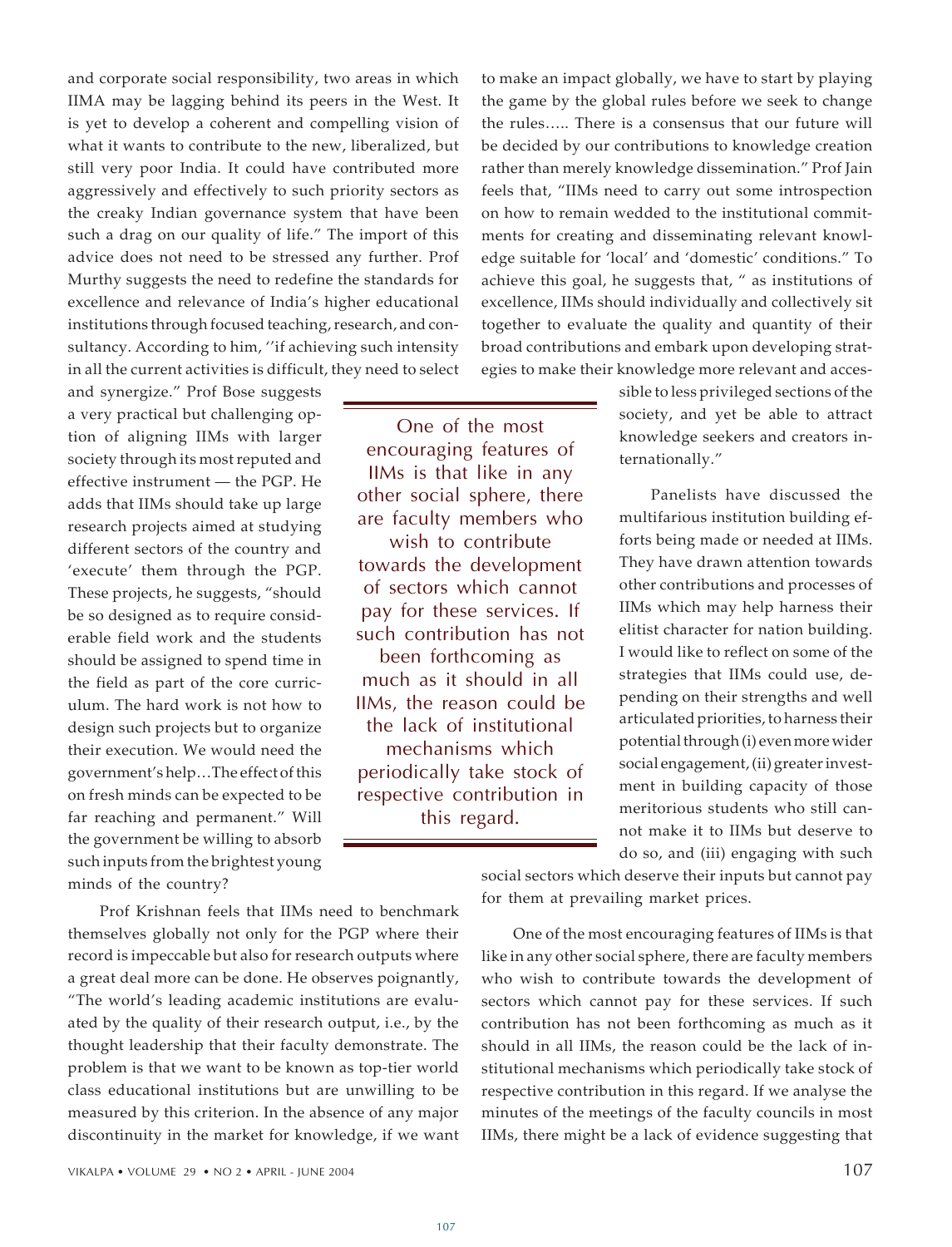views of other stakeholders (other than students and faculty) within and outside IIMs are given adequate attention. Perhaps excessive preoccupation with one's own views of the world and concerns may somewhat explain why some quarters of the society charge these institutions with insularity towards larger social concerns.

- Environmental, gender, and ethical concerns are central concerns today in the business as well as social realms — nationally and globally. I suspect that there are not many MDPs offered for professionalizing management in the corporate sector including such inputs. Benchmarking with international institutions in this regard would be useful.
- Producing managers equipped with professional skills of world-class was a pioneering contribution

of IIMs more than 30 years ago. No doubt, there is still a need for such managers in large numbers. But, will older IIMs remain on the edge of disciplinary as well as global margins by doing more of the same? Should their focus evolve and realign with emerging needs of the society? Should they stress on the development of leadership and entrepreneurship more than just conventional managerial education? Instead of placement salaries making news, should not the business plans of students that at-

tract millions of rupees or dollars from national and global venture firms make news? All IIMs would have to give serious thoughts to these and decide on their own action plan. Creating jobs for masses is a need of the society and what better way of contributing to this cause than entrepreneurship development. But, developing risk-taking ability among students would also require more risk taking attitude among the faculty. It is noteworthy that IIMA and perhaps some other IIMs as well have always taken some initiatives in the direction of developing entrepreneurship and leadership and offering programmes for professionalizing management of small and medium size enterprises (SMEs). IIMA, for example, has been offering an MDP for

There should be enough incentives given to IIM students to spend some time, as a part of the curriculum, as *developmental intern* with small sector, NGOs, service sectors, defence, and other strategic sectors. This will expose them to the challenges faced by these sectors.

SMEs for over three decades and had identified entrepreneurship as a thrust area for research and training about a decade ago. The question is about the quantum of efforts and resources devoted to these activities in comparison with others and having a conscious strategy. The culture of IIMs will have to become more entrepreneurial.

Bringing students from the disadvantaged sections of the society through proactive steps as suggested by Prof I G Patel makes a lot of sense and concrete initiatives in this regard will certainly help in earning higher social respect than what IIMs already have. Perhaps, IIMs can design special management courses for these sections of the society or allow these students a graduated pace to complete the management programmes. Similarly, some incentives such as writing-off the debts of the students

> who wish to serve such sections of the society may also warrant experimentation as a means of moulding minds and preferences of younger generation.

> There should be enough incentives given to IIM students to spend some time, as a part of the curriculum, as *developmental intern* with small sector, NGOs, service sectors, defence, and other strategic sectors. This will expose them to the challenges faced by these sectors, and who knows, they may also contribute creatively to solving some prob-

lems of these sectors. Social engagement of young minds can only generate greater empathy and perhaps help in humanizing the corporate world also a bit more.

- Attractive research grants to faculty through challenge award programme for addressing some of the serious social problems of unemployment and rural and urban development could be another means of attracting brilliant minds towards pressing societal problems.
- The teaching material developed and used by IIMs could be placed in public domain with no restriction on its use so that various management schools can draw upon it. Unless the average performance